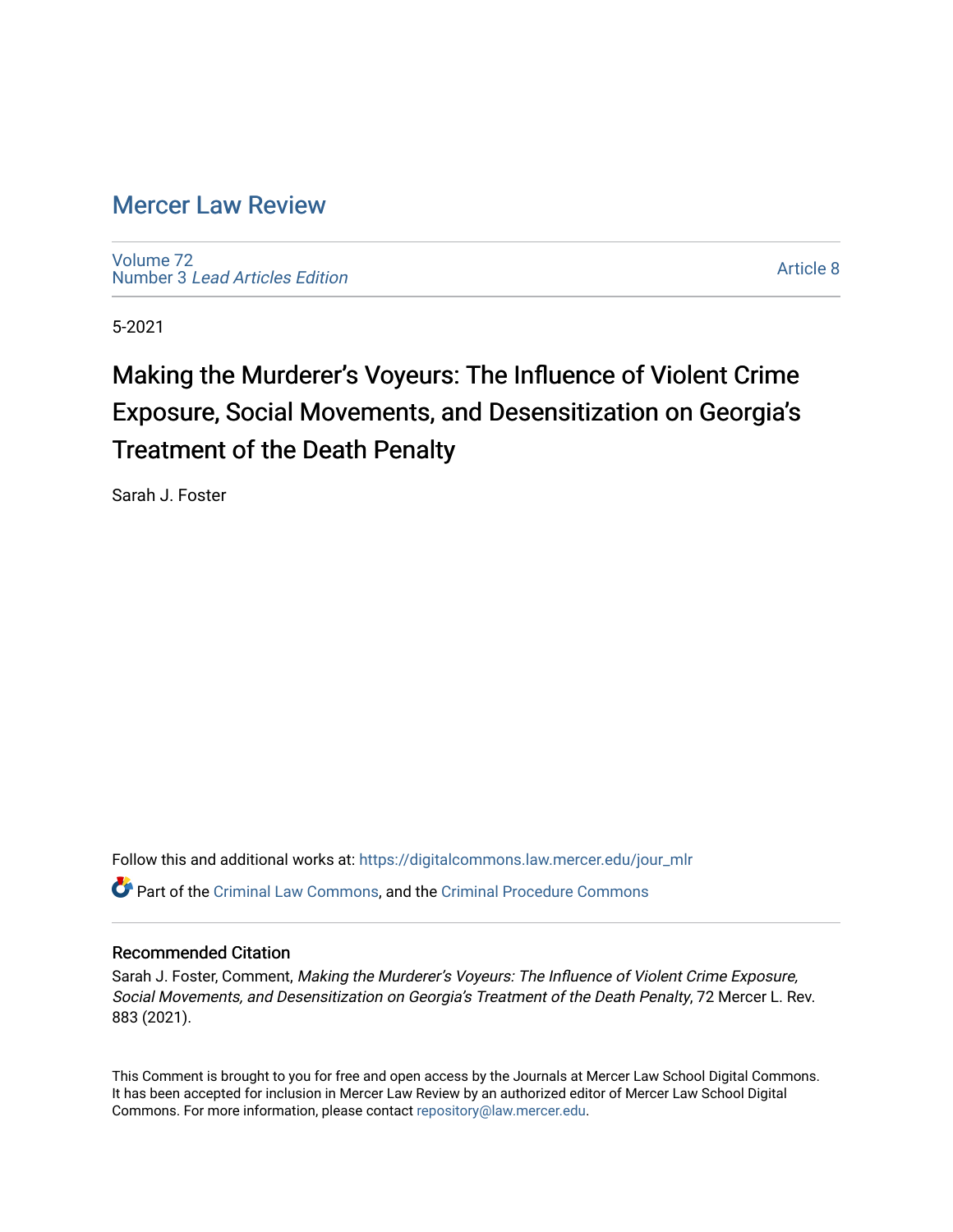# **Making the Murderer's Voyeurs: The Influence of Violent Crime Exposure, Social Movements, and Desensitization on Georgia's Treatment of the Death Penalty \***

#### I. INTRODUCTION

The clock slowly ticks to 8:00 p.m. Popcorn in hand, he plops down in front of the television and quickly flips on "Criminal Minds".1 He shoves in a kernel of popcorn as the show sets our scene. The clock slowly ticks to 11:45 p.m. A firm hand escorts a woman dressed in a bright orange jumpsuit into a small, sterile room. Only a large pane of glass separates her from the somber faces of witnesses, friends, and family. They whisper among each other and take their seats in the theater-like arrangement. Coarse straps are tightly pulled around her arms—he pops another kernel into his mouth. She slowly settles into the cold, slightly worn chair. The clock ticks to 11:53 p.m. Her fingers grip the armrests, as she slowly realizes that this is the last surface she will ever touch. A dark sack is placed over her recently shaved head. The doctor prepares the syringe, gently squeezing some of the slightly viscous liquid that will soon be injected. The clock reads 11:59 p.m. She tightens her grip as she senses the needle approach. The phone rings. The execution is stopped. <sup>2</sup> He chomps on another kernel.

<sup>1</sup> *Criminal Minds: Riding the Lightning* (CBS television broadcast Jan. 25, 2006). <sup>2</sup> *See id.*



<sup>\*</sup> Sarah J. Foster. Mercer Law Review, Volume 71. Furman University (B.A., cum laude, 2018); Mercer University School of Law (J.D., 2021).

The Author wishes to acknowledge and thank Dean Sarah Gerwig-Moore. Dean Gerwig's expertise and legal experience provided invaluable resources and guidance in constructing this Article.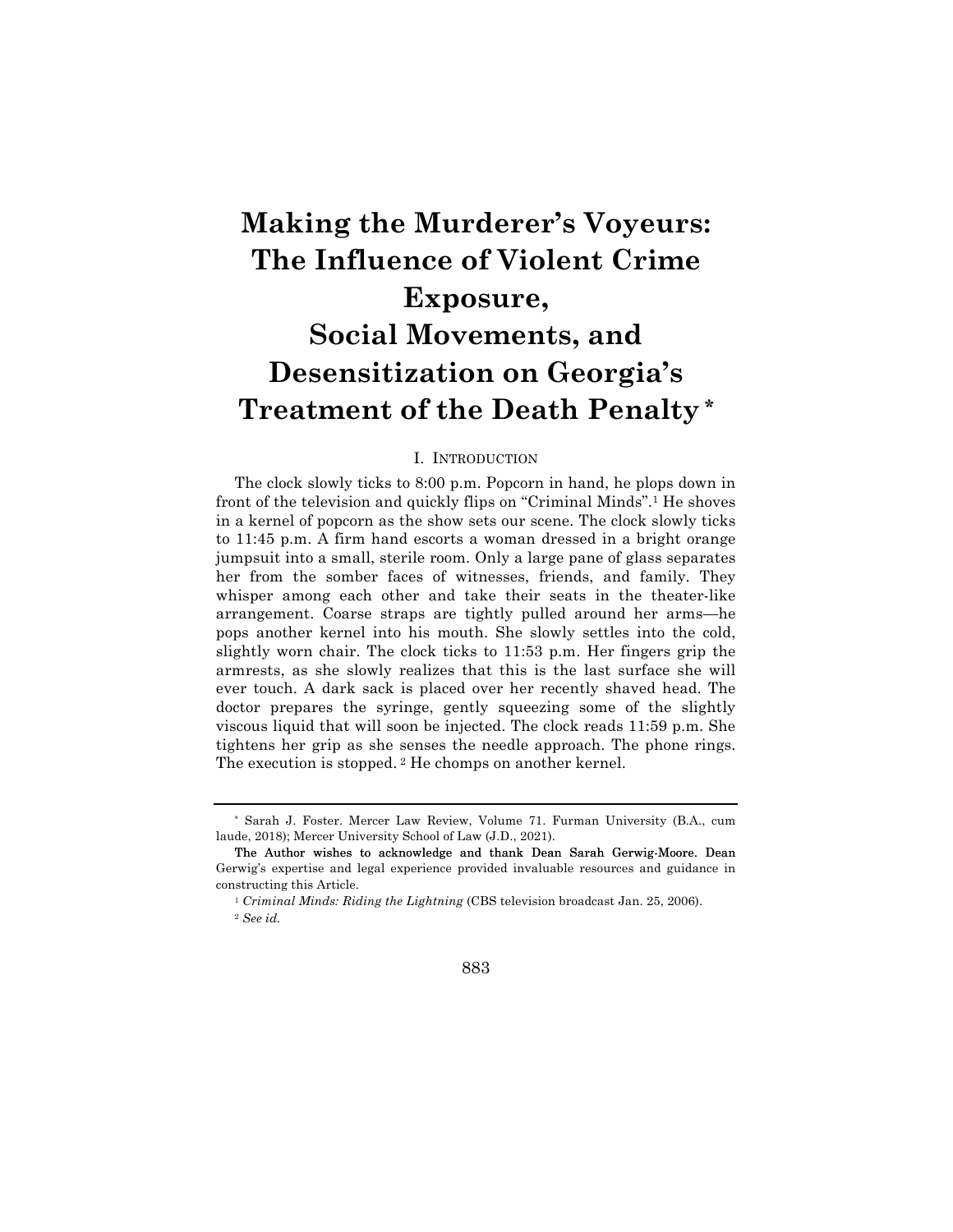The story described is a familiar one. Movies, television shows, novels, music, and podcasts feature similar narrations, as well as stories that end in not such a happy ending. But how do we comfortably begin an honest discussion on systematic, legalized executions? The bottom line is we cannot, at least not comfortably. Death Penalty Law is simply difficult to discuss. It is a concept that rarely appears in conversation, and is actively avoided, among family, friends, and even colleagues in the legal community. Recently, however, our society has seen these conversations emerge, thanks to the popularization of impactful novels such as Just Mercy3 and the eruption of social movements such as Black Lives Matter.4 These novels and national protests kindled an open discussion about imprisonment and, more specifically, about Death Penalty Law.

Despite this recent influx of conversation opportunities, Death Penalty Law is still a difficult topic to consider. Yet, the conversation is well worth having. As Justice Brennan noted, there is no national debate "comparable to the debate about the punishment of death."5 Justice Brennan's comment identifies the need to discuss not only the specifics of a trial and verdict, but the need to complete our discussion by considering the actual imposition of the sentence. It seems like our typical idea of a "courtroom drama" rarely continues past the conviction, relevant appeals, and death row waiting period to the final, lethal injection. However, without considering the final, lethal injection, this debate is incomplete. As Justice Brennan noted, our debate must include a serious consideration of the ultimate conclusion—the death sentence.

With this national debate comes an inherent investigation into ethical, religious, or political convictions. As Bryan Stephenson remarked, "[t]he death penalty is not about whether people deserve to die for the crimes they commit. The real question of capital punishment in this country is, 'Do we deserve to kill?'"6 This elegant and succinct question perfectly presents the internal conflict a person faces when pressed with a true and complete examination of the death penalty. Do we deserve to kill?

This Article aims to treat Death Penalty Law with a respectful and unbiased attitude, in which the author aspires to put aside personal

<sup>3</sup> BRYAN STEPHENSON, JUST MERCY: A STORY OF JUSTICE AND REDEMPTION 1 (2014).

<sup>4</sup> For more information on the "Black Lives Matter" movement, see https://blacklivesmatter.com/.

<sup>5</sup> *Furman v. Georgia*, 408 U.S. 238, 286 (1972).

<sup>6</sup> *Bryan Stephenson*, Goodreads.com, https://www.goodreads.com/quotes/7525437-thedeath-penalty-is-not-about-whether-people-deserve-to (last visited Jan. 9, 2021).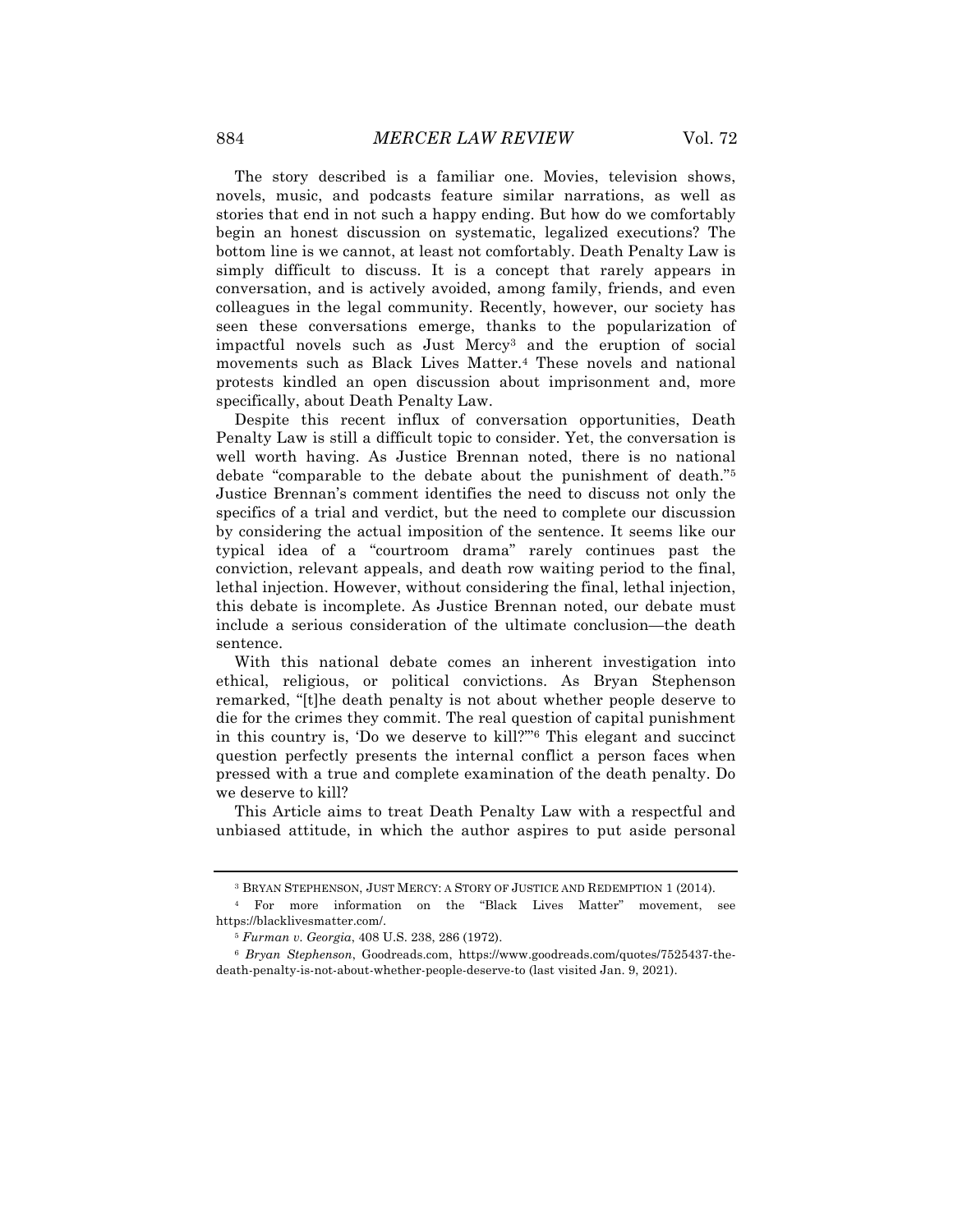convictions and encourages readers to do the same. Together, we will explore this controversial topic and will focus on (1) procedure and requirements for a death penalty, as outlined by Georgia statutory law; (2) review of death penalty verdicts; (3) imposition of a death sentence; (4) history of death penalty law; (5) significant death penalty cases in Georgia; (6) the decline of the death penalty in Georgia; (7) violent crime statistics; (8) possible explanations for this decline; (9) the impacts of violent crime exposure on death penalty law; and finally, (10) the future of death penalty law. This in-depth analysis will act as a "field guide" to death penalty law, and will specifically ask in what way, if any, has our exposure to violent crime affected our views on the death penalty and, by extension, have the findings by jurors been affected.

#### II.ELIGIBLE CRIMES IN GEORGIA

Within the Official Code of Georgia Annotated (O.C.G.A.), Georgia statutory law provides a detailed framework for eligible crimes, mitigating circumstance analysis, sentence review, and appeal of death sentences. First and foremost, O.C.G.A. § 17-10-307 identifies crimes currently eligible for capital punishment, including (1) aircraft hijacking; (2) treason; and (3) murder, namely felony murder.<sup>8</sup>

After a defendant is convicted of one of these crimes, pursuant to  $O.C.G.A.$  § 17-10-31,<sup>9</sup> a death sentence is not permitted unless the jury verdict includes a finding of at least one statutory aggravating circumstance and a recommendation that a death sentence be imposed. Such aggravating circumstances include: (1) murder, rape, armed robbery, or kidnapping committed (a) by someone with a prior felony conviction or (b) while the offender was engaged in the commission of another capital felony, aggravated battery, burglary of any degree, or arson in the first degree; (2) the offender's act of murder, armed robbery, or kidnapping knowingly created a great risk of death to more than one person in a public place; (3) the offender committed the offense of murder for himself or another in order to receive something of monetary value; (4) the murder of a present or former judicial officer, a present or former district attorney or solicitor-general, or of any peace officer, corrections employee, or firefighter, committed during or because of the exercise of his or her official duties; (5) the offender caused or directed another, or as an agent or employee, committed the murder; (6) the murder, rape, armed robbery, or kidnapping was

<sup>7</sup> O.C.G.A. § 17-10-30.

<sup>8</sup> *Id.*

<sup>9</sup> O.C.G.A. § 17-10-31.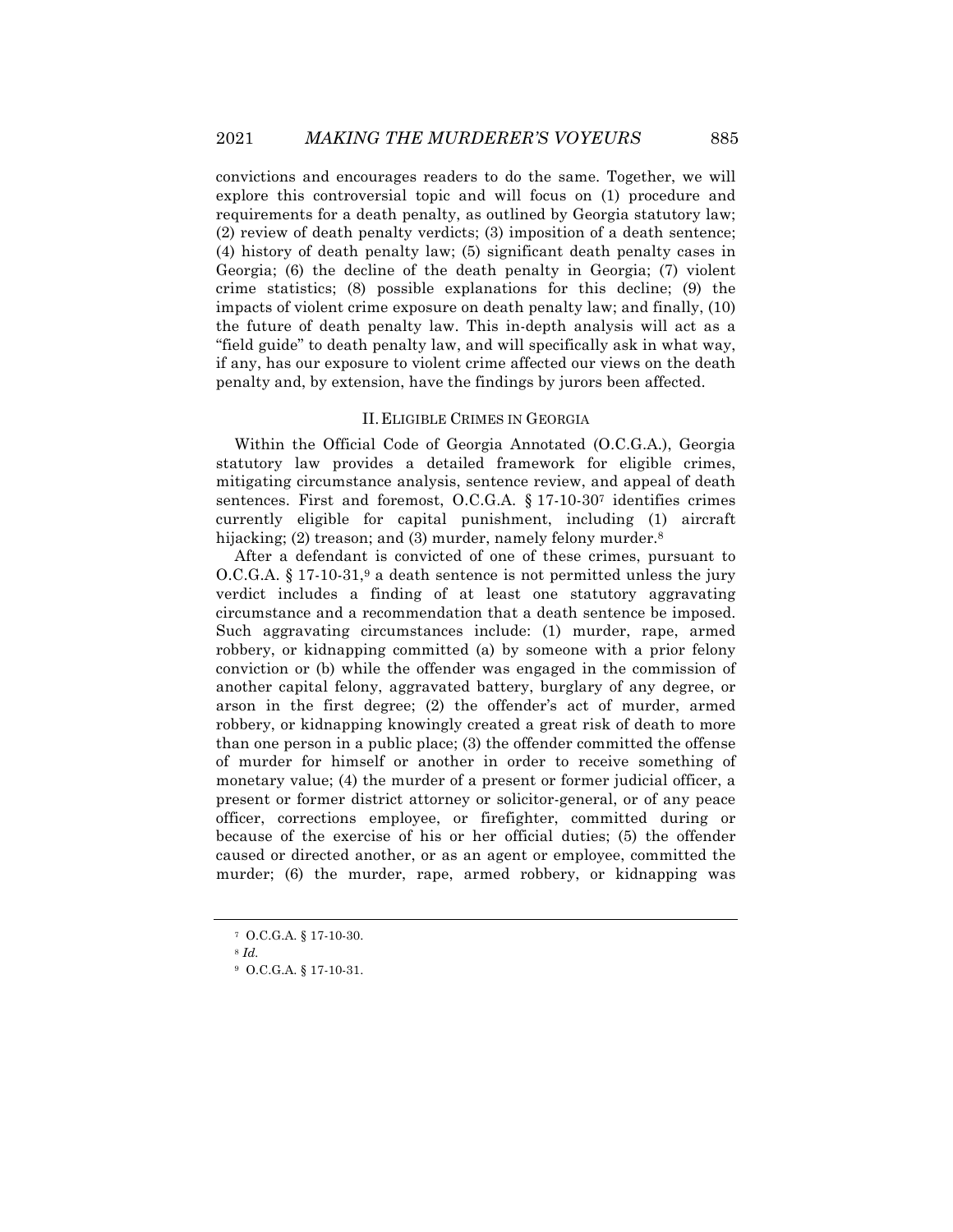outrageously or wantonly vile, horrible or inhuman in that it involved torture, depravity of mind, or an aggravated battery to the victim; (7) a murder committed by someone in or who escaped from lawful custody of a peace officer or place of lawful confinement; (8) a murder committed in order to avoid, interfere with, or prevent a lawful arrest or custody in a place of lawful confinement of himself or another; (9) a murder, rape, or kidnapping committed by a person previously convicted of rape, aggravated sodomy, aggravated child molestation, or aggravated sexual battery; or, (10) a murder was committed during an act of domestic terrorism.10

(a) The death penalty may be imposed for the offenses of aircraft hijacking or treason in any case.

<sup>10</sup> O.C.G.A. § 17-10-30 states:

<sup>(</sup>b) In all cases of other offenses for which the death penalty may be authorized, the judge shall consider, or he shall include in his instructions to the jury for it to consider, any mitigating circumstances or aggravating circumstances otherwise authorized by law and any of the following statutory aggravating circumstances which may be supported by the evidence:

<sup>(1)</sup> The offense of murder, rape, armed robbery, or kidnapping was committed by a person with a prior record of conviction for a capital felony;

<sup>(2)</sup> The offense of murder, rape, armed robbery, or kidnapping was committed while the offender was engaged in the commission of another capital felony or aggravated battery, or the offense of murder was committed while the offender was engaged in the commission of burglary in any degree or arson in the first degree;

<sup>(3)</sup> The offender, by his act of murder, armed robbery, or kidnapping, knowingly created a great risk of death to more than one person in a public place by means of a weapon or device which would normally be hazardous to the lives of more than one person;

<sup>(4)</sup> The offender committed the offense of murder for himself or another, for the purpose of receiving money or any other thing of monetary value;

<sup>(5)</sup> The murder of a judicial officer, former judicial officer, district attorney or solicitor-general, or former district attorney, solicitor, or solicitor-general was committed during or because of the exercise of his or her official duties;

<sup>(6)</sup> The offender caused or directed another to commit murder or committed murder as an agent or employee of another person;

<sup>(7)</sup> The offense of murder, rape, armed robbery, or kidnapping was outrageously or wantonly vile, horrible, or inhuman in that it involved torture, depravity of mind, or an aggravated battery to the victim;

<sup>(8)</sup> The offense of murder was committed against any peace officer, corrections employee, or firefighter while engaged in the performance of his official duties; (9) The offense of murder was committed by a person in, or who has escaped from, the lawful custody of a peace officer or place of lawful confinement;

<sup>(10)</sup> The murder was committed for the purpose of avoiding, interfering with, or preventing a lawful arrest or custody in a place of lawful confinement, of

himself or another;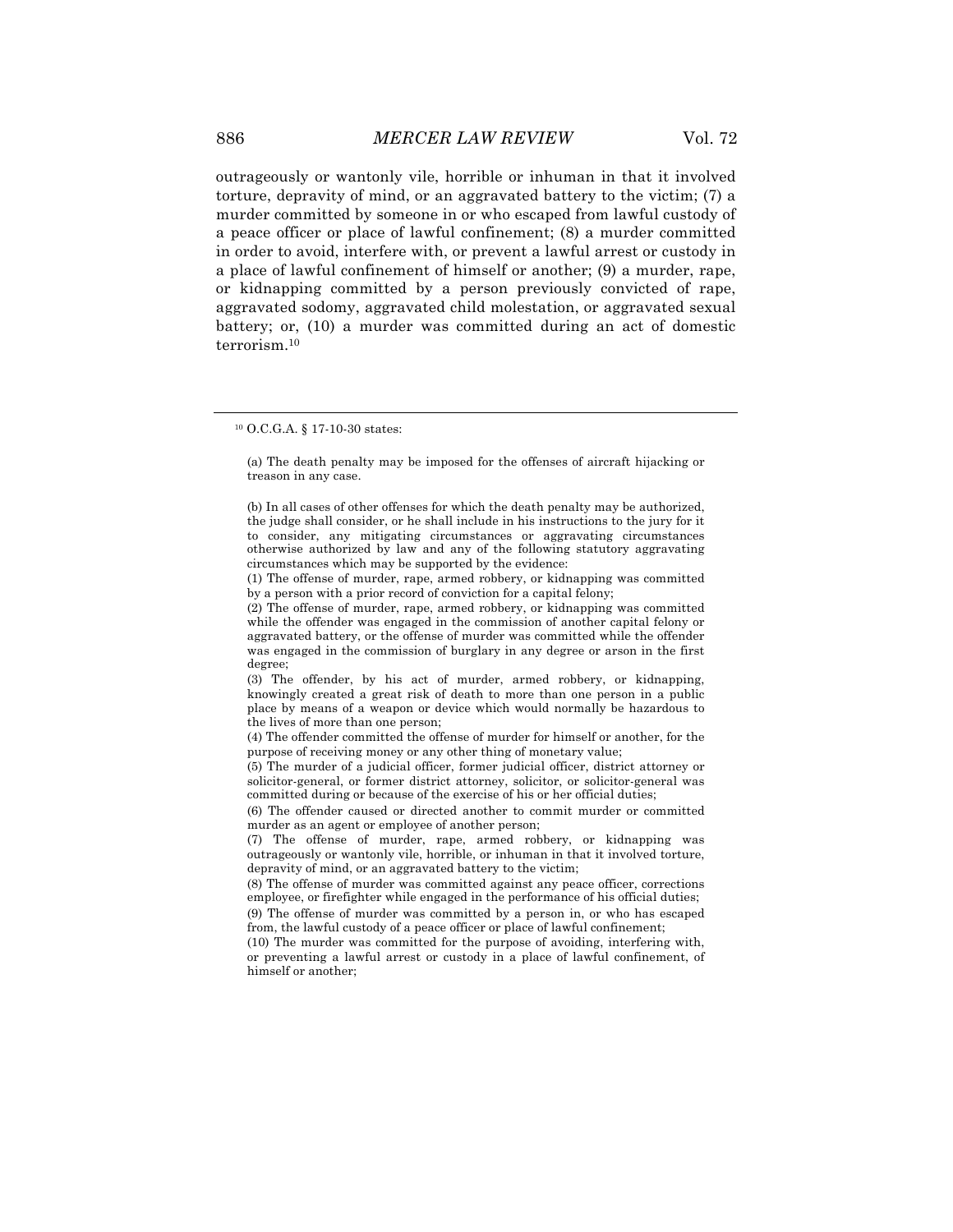Without a finding of one of these aggravating circumstances, a jury must recommend a sentence of either life imprisonment without parole or life imprisonment with the possibility of parole.11 As noted in *Conner v. State*,12 if the jury fails to find at least one statutory aggravating circumstance, that panel "would have had no further duty; the death penalty could not have been imposed."13 This burdensome responsibility requires an in-depth look into the life of the defendant as jurors consider any mitigating circumstances, and requires the defense to develop successful storytelling abilities in order to evoke both empathy and sympathy from the diverse group of jurors.

#### *A. Prosecutors and the Death Penalty*

A district attorney's decision to seek the death penalty is of vital importance, since, if the jury votes to impose a death sentence and any appeals are unsuccessful, a lethal injection is irreversible.14 Many factors go into a district attorney's decision to approve or encourage the pursuit of a death sentence. Personal beliefs, political and/or religious affiliations, and influence of social movements affect an individual's view of the death penalty. An attorney is no exception. A district attorney's impactful decision to seek a death penalty sentence is undoubtedly impacted by personal beliefs and convictions, as well as political and social contexts.15 As identified by both the U.S. General Accounting Office and the United States Department of Justice,

<sup>(11)</sup> The offense of murder, rape, or kidnapping was committed by a person previously convicted of rape, aggravated sodomy, aggravated child molestation, or aggravated sexual battery; or

<sup>(12)</sup> The murder was committed during an act of domestic terrorism.

<sup>(</sup>c) The statutory instructions as determined by the trial judge to be warranted by the evidence shall be given in charge and in writing to the jury for its deliberation. The jury, if its verdict is a recommendation of death, shall designate in writing, signed by the foreman of the jury, the aggravating circumstance or circumstances which it found beyond a reasonable doubt. In nonjury cases the judge shall make such designation. Except in cases of treason or aircraft hijacking, unless at least one of the statutory aggravating circumstances enumerated in subsection (b) of this Code section is so found, the death penalty shall not be imposed.

<sup>11</sup> O.C.G.A. § 17-10-31. Notably, the crimes of aircraft hijacking and treason do not require findings of aggravated circumstances.

<sup>12</sup> 251 Ga. 113, 303 S.E.2d 266 (1983).

<sup>13</sup> *Conner*, 251 Ga. at 117, 303 S.E.2d at 272.

<sup>14</sup> *See* HUGO ADAM BEDAU, THE DEATH PENALTY IN AMERICA: CURRENT CONTROVERSIES 313 (1997).

<sup>15</sup> Jonathan DeMay, *A District Attorney's Decision Whether to Seek the Death Penalty: Toward an Improved Process*, 26 FORDHAM URBAN LAW JOURNAL 767, 770–72 (1999).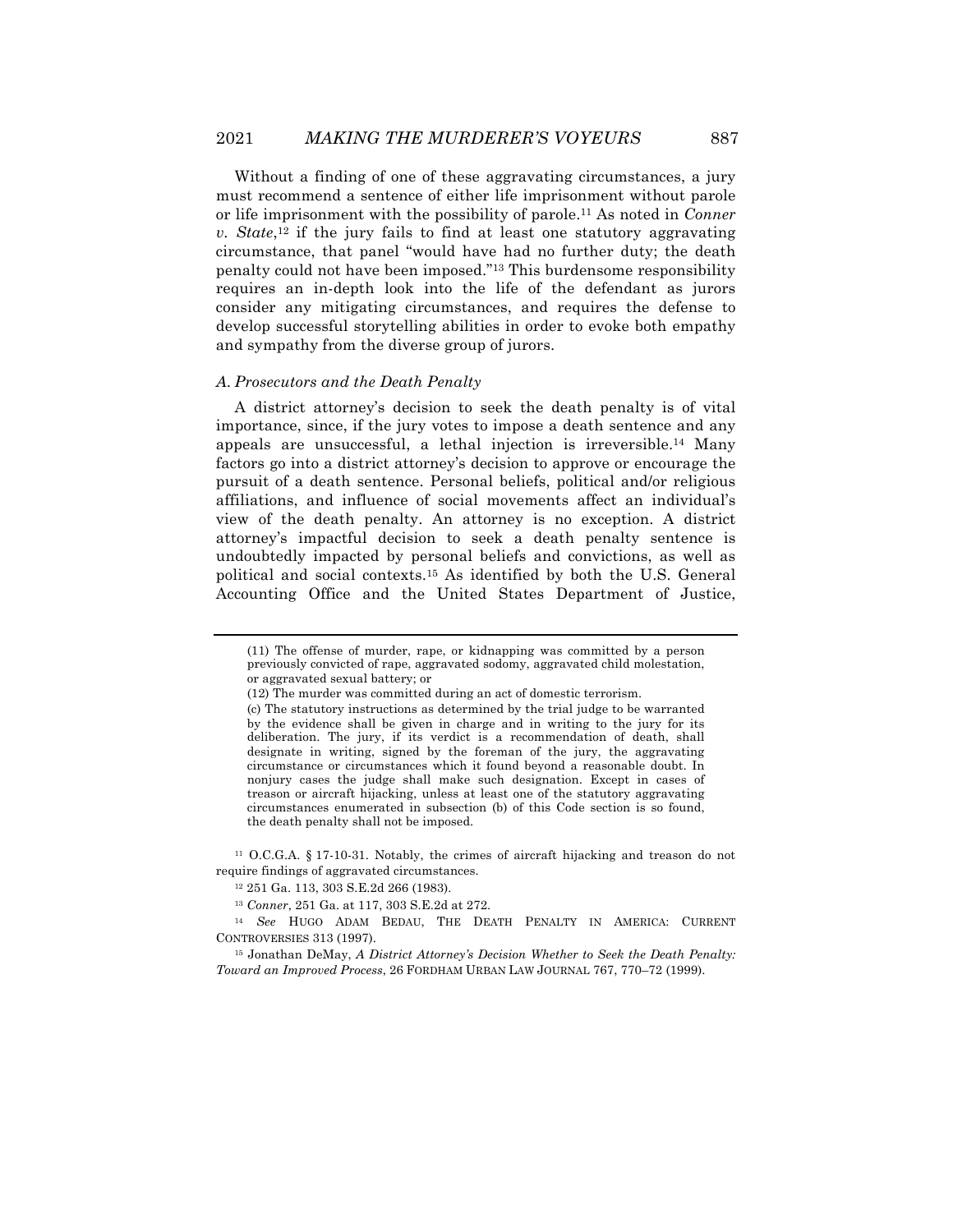particular ideologies of a district attorney are often, albeit unavoidably, one of the most important variables affecting whether a defendant will be subject to the death penalty.16 *Willis v. State*<sup>17</sup> identified this responsibility and discretion awarded to prosecutors and district attorneys in citing that there exist few standards for "district attorneys to apply in deciding whether to seek the death penalty."18 Despite any influences, a district attorney initiates death penalty sentencing in deciding whether to pursue a death sentence.

#### *B. Mitigating Circumstances*

One of the best "weapons" in a defense attorney's arsenal is the ability to empathize with the jury, and "humanize" the defendant, through the mitigating circumstance analysis. While Georgia statutory law, namely O.C.G.A. § 17-10-30, is somewhat uncommunicative on the definition of mitigating circumstances, the jury is permitted, and even encouraged, to consider anything mitigating which may affect the outcome of their sentencing recommendation.19 As outlined in *Eddings v. Oklahoma*,20 Georgia law directs a jury to consider any mitigating circumstances, and, as such, the Georgia statute "properly confined and directed the jury's attention to the circumstances of the particular crime and to 'the characteristics of the person who committed the crime'[.]"21 These "circumstances" and "characteristics" refer to the mitigating circumstance analysis. The Court further noted, "[j]ust as the State may not by statute preclude the sentencer from considering any mitigating factor, neither may the sentencer refuse to consider, as a matter of law, any relevant mitigating evidence."22

But exactly what is mitigating evidence? The Georgia Supreme Court provided some guidance in *Romine v. State*,23 by differentiating

<sup>16</sup> *See* U.S. GENERAL ACCOUNTING OFFICE, *Death Penalty Sentencing: Research Indicates Pattern of Racial Disparities*, DEATH PENALTY IN AMERICA: CURRENT CONTROVERSIES 271 (1997); BUREAU OF JUSTICE STATISTICS: U.S. DEP'T OF JUSTICE*, Report to the Nation on Crime and Justice* 46 (2d ed. 1988).

<sup>17</sup> 304 Ga. 686, 820 S.E.2d 640 (2018), reconsideration denied (Nov. 15, 2018).

<sup>18</sup> *Id.* at 693, 820 S.E.2d at 650.

<sup>19</sup> *See* Barnes v. State, 269 Ga. 345, 359, 496 S.E.2d 674, 688 (1998) (quoting Spivey v. State, 241 Ga. 477, 246 S.E.2d 288 (1978)) ("OCGA § 17-10-30 is wholly silent on the definition of mitigating circumstances, and the 'conclusion is inescapable that the legislature meant to empower the jury to consider as mitigating anything they found to be mitigating, without limitation or definition'").

<sup>20</sup> 455 U.S. 104 (1982).

<sup>21</sup> *Eddings*, 455 U.S. at 111 (quoting Gregg v. Georgia, 428 U.S. 153, 197 (1976)).

<sup>22</sup> *Id.* at 113–14.

<sup>23</sup> 251 Ga. 208, 305 S.E.2d 93 (1983).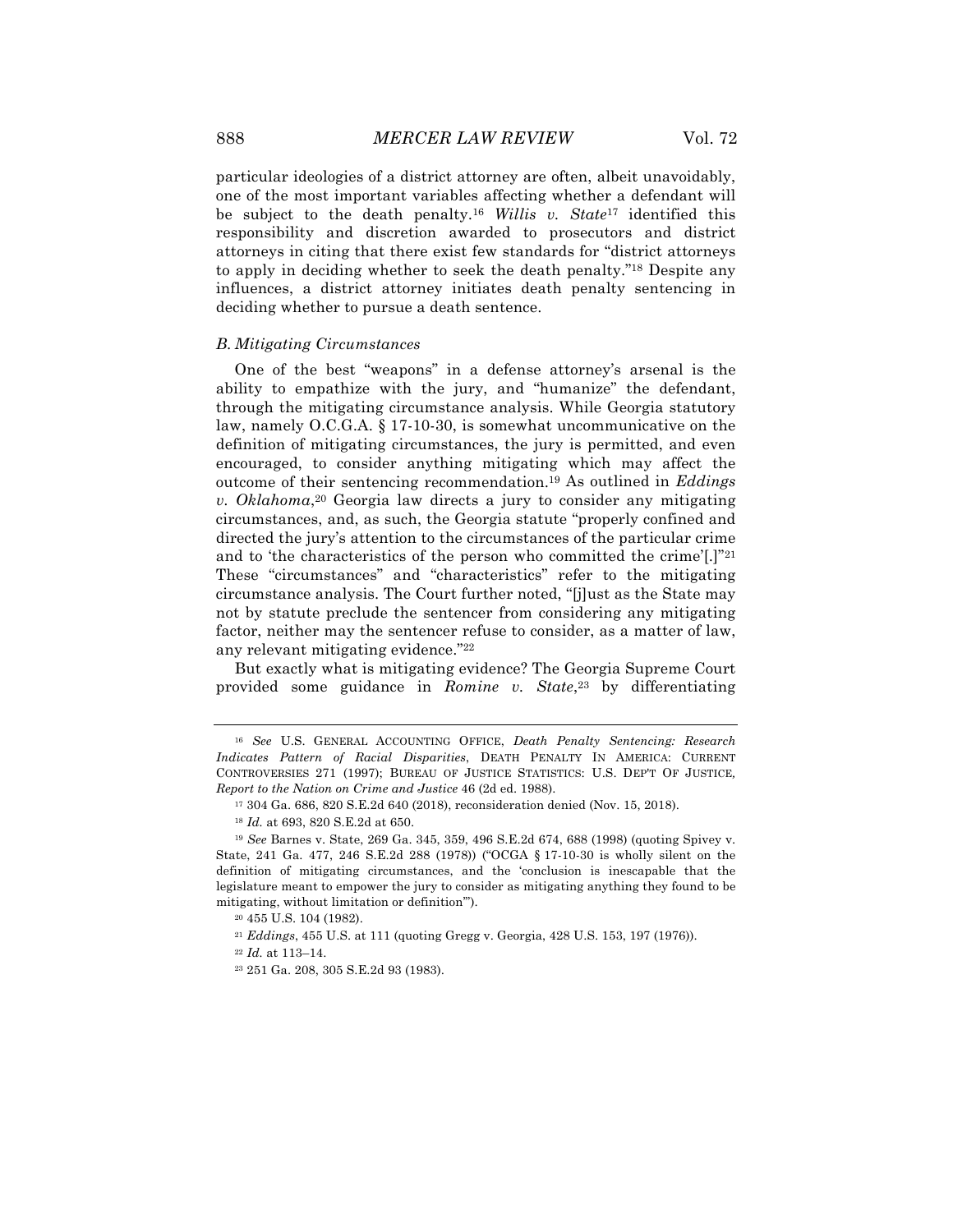mitigating circumstances from aggravating circumstances. The court noted,

Aggravating circumstances are those which increase the guilt of the Defendant or the enormity of the offense or ... its injurious consequences. Mitigating circumstances are those which do not constitute a justification or excuse for the offense in question but which in all fairness and mercy may be considered as extenuating or reducing the degree of moral culpability or blame.24

The phrase "fairness and mercy," perfectly describe the purpose of this statutory provision. Such evidence must be considered since it could substantially affect the verdict and sentencing recommendation by reducing blame. Because of the significance of this impact, this provision is crucial to a well-rounded death penalty discussion amongst jurors. In fact, prior to jury deliberation, Georgia law permits courts to give the following jury charge:

Ladies and gentlemen, you have found [the Defendant] guilty of the offenses of murder. It is now your duty to determine the penalty that shall be imposed as punishment for those offenses as prescribed by our law. In arriving at this determination, you are authorized to consider all of the evidence received here in court as presented by the State and this Defendant throughout the entire trial. You are authorized also to consider all the facts and circumstances, if you find there to be any, in extenuation [sic] and mitigation of punishment presented by the Defendant and shown to you by the evidence in both phases of this trial.25

Similarly, in *Hawes v. State*,<sup>26</sup> the Georgia Supreme Court held that the failure to inform the jury that they were "authorized" to consider mitigating evidence conflicted with the requirements of the death penalty.27 While courts place different weight on the mitigating circumstance analysis, each court seems to agree that an examination of any mitigating circumstances is crucial to a death sentence discussion.

In sum, mitigating circumstances or factors are utilized to retain the "human" element at the close of cases which may well present inhuman acts and circumstances. As well-established by Georgia statutory and caselaw, juries should consider "all relevant mitigating evidence and

<sup>24</sup> *Id.* at 215, 305 S.E.2d at 100.

<sup>25</sup> *Id.* at 214–15, 305 S.E.2d at 99.

<sup>26</sup> 240 Ga. 327, 240 S.E.2d 833 (1977).

<sup>27</sup> *Id.* at 334, 240 S.E.2d at 839.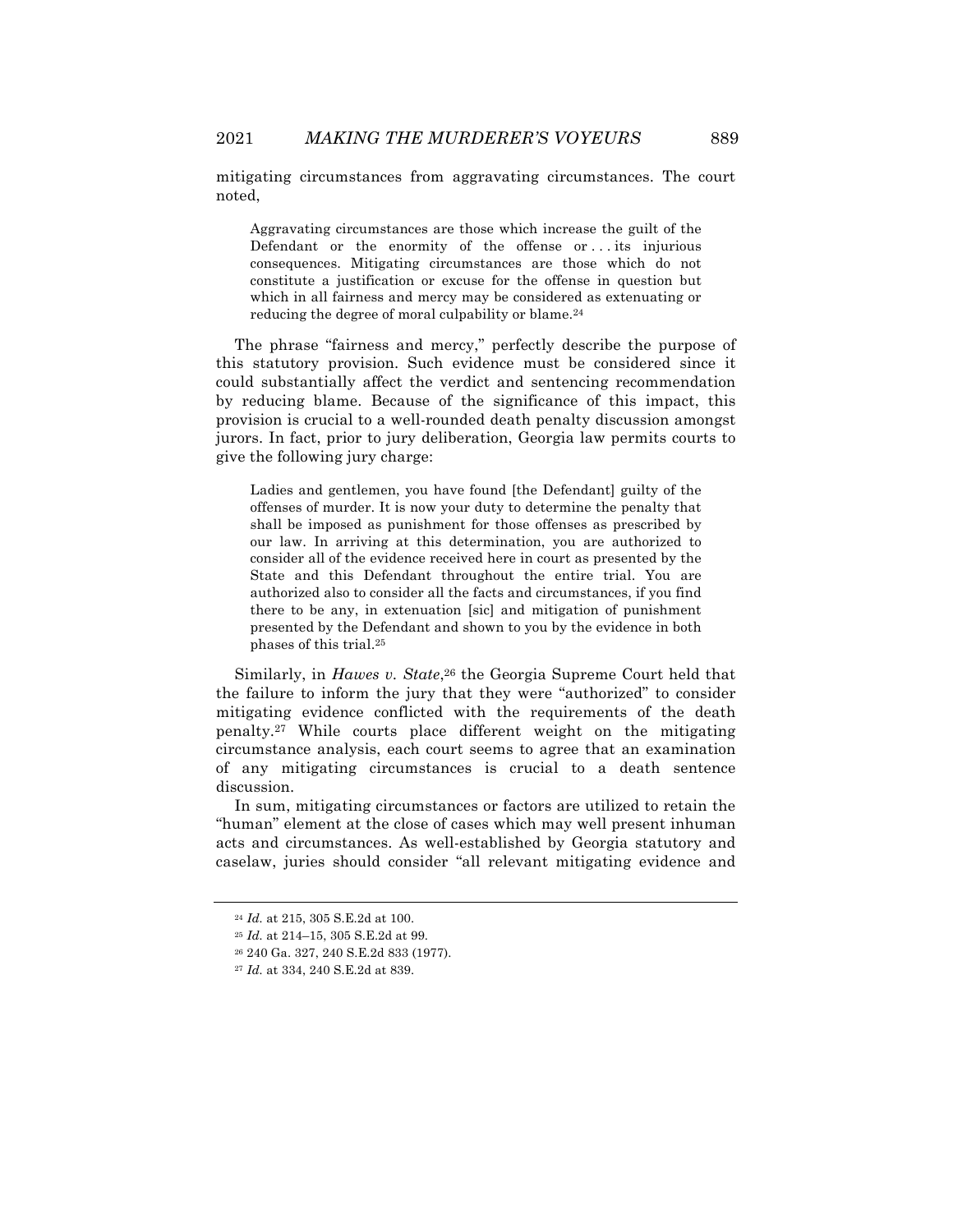weigh it against the evidence of the aggravating circumstances.<sup>"28</sup> This consideration reminds jurors of the weight of a death sentence and encourages those burdened with this determination to consider any relevant information which could affect this decision. Afterall, there is no debate "comparable to the debate about the punishment of death,"29 especially when engaged in by jurors. If the jury, after finding an aggravating circumstance and considering mitigating circumstances, votes to impose a death sentence, the court will engage in an immediate review of the sentence.

#### III. REVIEW OF DEATH PENALTY VERDICTS

Pursuant to O.C.G.A.  $$17 \cdot 10 \cdot 35$ ,<sup>30</sup> after a death penalty sentence is properly imposed and judgment is finalized, the Georgia Supreme Court automatically reviews the sentence, pursuant to O.C.G.A.  $§ 17-10-35(c)(1).<sup>31</sup>$  In this review, the court must consider the punishment and any errors enumerated in the form of an appeal. Moreover, the court must determine whether (1) the death sentence was imposed under passion or prejudice; (2) the evidence supports the finding of aggravating circumstances; and (3) the death sentence is excessive or disproportionate to the penalty imposed in similar cases, considering the crime and the defendant.32

- <sup>30</sup> O.C.G.A. § 17-10-35.
- <sup>31</sup> O.C.G.A. § 17-10-35(c)(1).

<sup>32</sup> O.C.G.A. § 17-10-35:

Whether the sentence of death was imposed under the influence of passion, prejudice, or any other arbitrary factor;

Whether, in cases other than treason or aircraft hijacking, the evidence supports the jury's or judge's finding of a statutory aggravating circumstance as enumerated in subsection (b) of Code Section 17 10 30; and

Whether the sentence of death is excessive or disproportionate to the penalty imposed in similar cases, considering both the crime and the defendant.

<sup>28</sup> *Eddings*, 455 U.S. at 117.

The presentation of this mitigating evidence is subject to a "tactical choice by trial counsel" and the defendant's choice. *See* Jefferson v. Sellers, 250 F. Supp. 3d 1340, 1372 (N.D. Ga. 2017), aff'd sub nom. Jefferson v. GDCP Warden, 941 F.3d 452 (11th Cir. 2019); Ford v. Tate, 307 Ga. 383, 396, 835 S.E.2d 198, 210 (2019), cert. denied, No. 19-8272, 2020 WL 3405903 (U.S. June 22, 2020) (defendant unequivocally chose not to present any mitigating evidence and did not want mitigating evidence presented).

<sup>29</sup> *Furman*, 408 U.S. at 286.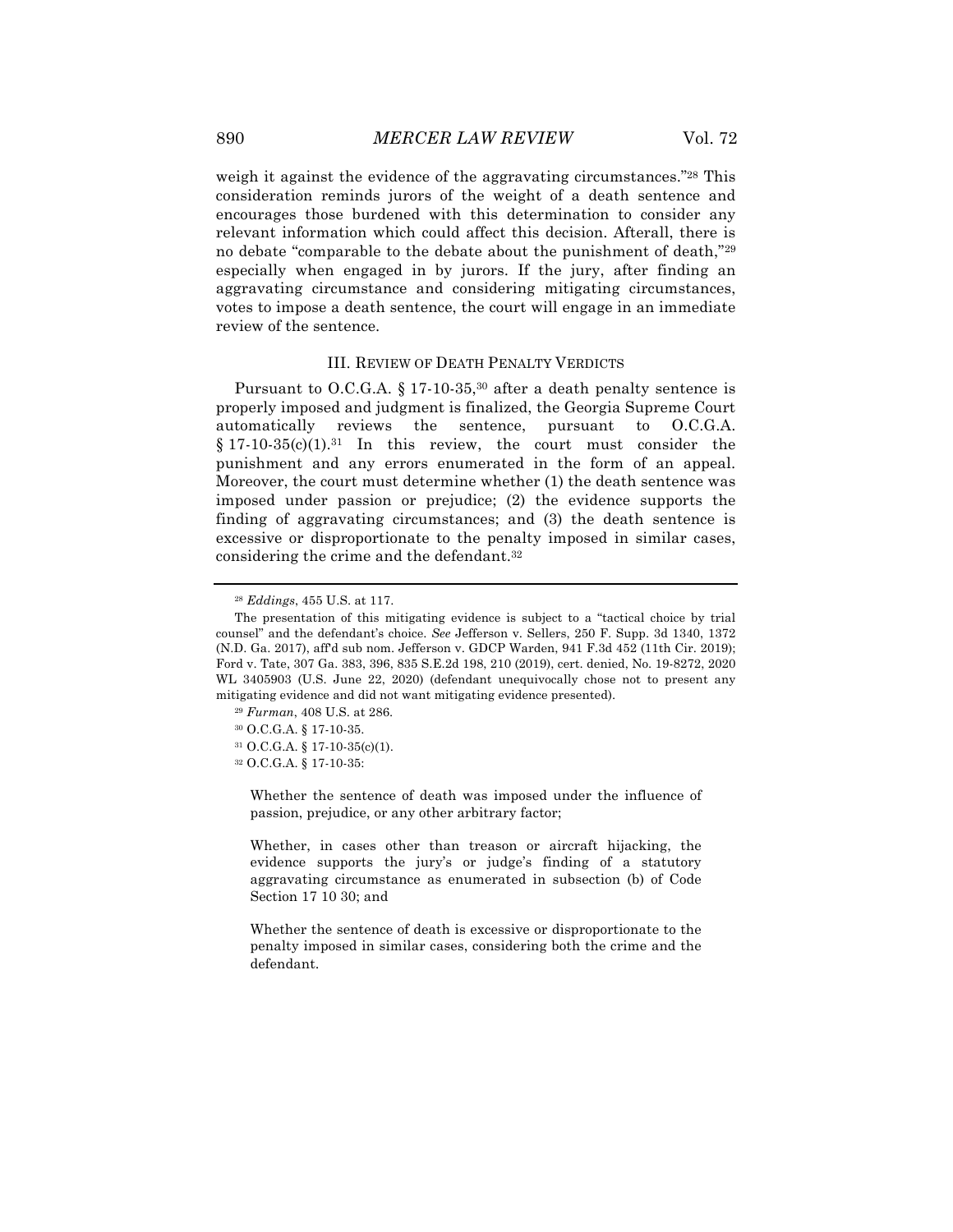After examining the above elements, the court may affirm the sentence of death or set aside the sentence and remand to resentence.33 The scope of this review is broad, and the court follows a plain error standard.34 As the Court noted in *Conner v. State*,35 it is the Georgia Supreme Court's duty to determine "whether or not the sentence of death 'was imposed under the influence of passion, prejudice, or any other arbitrary factor.'"36 In order to make this determination, the court must "examine the entire record for the presence of factors improperly impacting on the decision to impose a sentence of death."37 Additionally, the court looks to a particular crime, considered against all similar cases in the state, to determine if the given sentence is excessive per se or improper.38 This responsibility is not to be taken lightly; every decision to impose the death penalty implicates protections under the Eighth Amendment.39 Notably, the reviewing court's application of the Eighth Amendment changes based upon social context. As the Court in *Gregg v. Georgia*<sup>40</sup> noted,

[T]he Eighth Amendment has not been regarded as a static concept. As Mr. Chief Justice Warren said, in an oft-quoted phrase, "(t)he Amendment must draw its meaning from the evolving standards of decency that mark the progress of a maturing society." Thus, an assessment of contemporary values concerning the infliction of a challenged sanction is relevant to the application of the Eighth Amendment.41

Here, the Court in *Gregg* recognized that the statutory burden of review, with consideration to the protections awarded by the Eighth amendment, is ever-changing. This burden, as Chief Justice Warren

<sup>33</sup> *Id.*

<sup>34</sup> *See* Kimberly C. Simmons, 12 Ga. Proc. Criminal Procedure § 28:63 (2020).

<sup>35</sup> 251 Ga. 113, 303 S.E.2d 266 (1983).

<sup>36</sup> *Id.* at 117, 303 S.E.2d at 272 (1983) (quoting O.C.G.A. § 17-10-35(c)(1)).

<sup>37</sup> *Connor,* 258 Ga. at 117, 303 S.E.2d at 272–73.

<sup>38</sup> Simmons, 12 Ga. Proc. Criminal Procedure § 28:64 (citing Barrett v. State, 292 Ga. 160, 733 S.E.2d 304 (2012)) ("The Supreme Court of Georgia views a particular crime against the backdrop of all similar cases in Georgia in determining if a given sentence is excessive per se or substantially out of line.").

<sup>39</sup> *Conner*, 251 Ga. at 118, 303 S.E.2d at 273. *See Barrett*, 292 Ga. 160, 733 S.E.2d 304 (2012).

<sup>40</sup> 428 U.S. 153 (1976).

<sup>41</sup> *Gregg*, 428 U.S. at 172–73, 96 S. Ct. at 2925 (1976) (quoting Chief Justice Warren in Trop v. Dulles, 356 U.S. 86, 101 (1958)).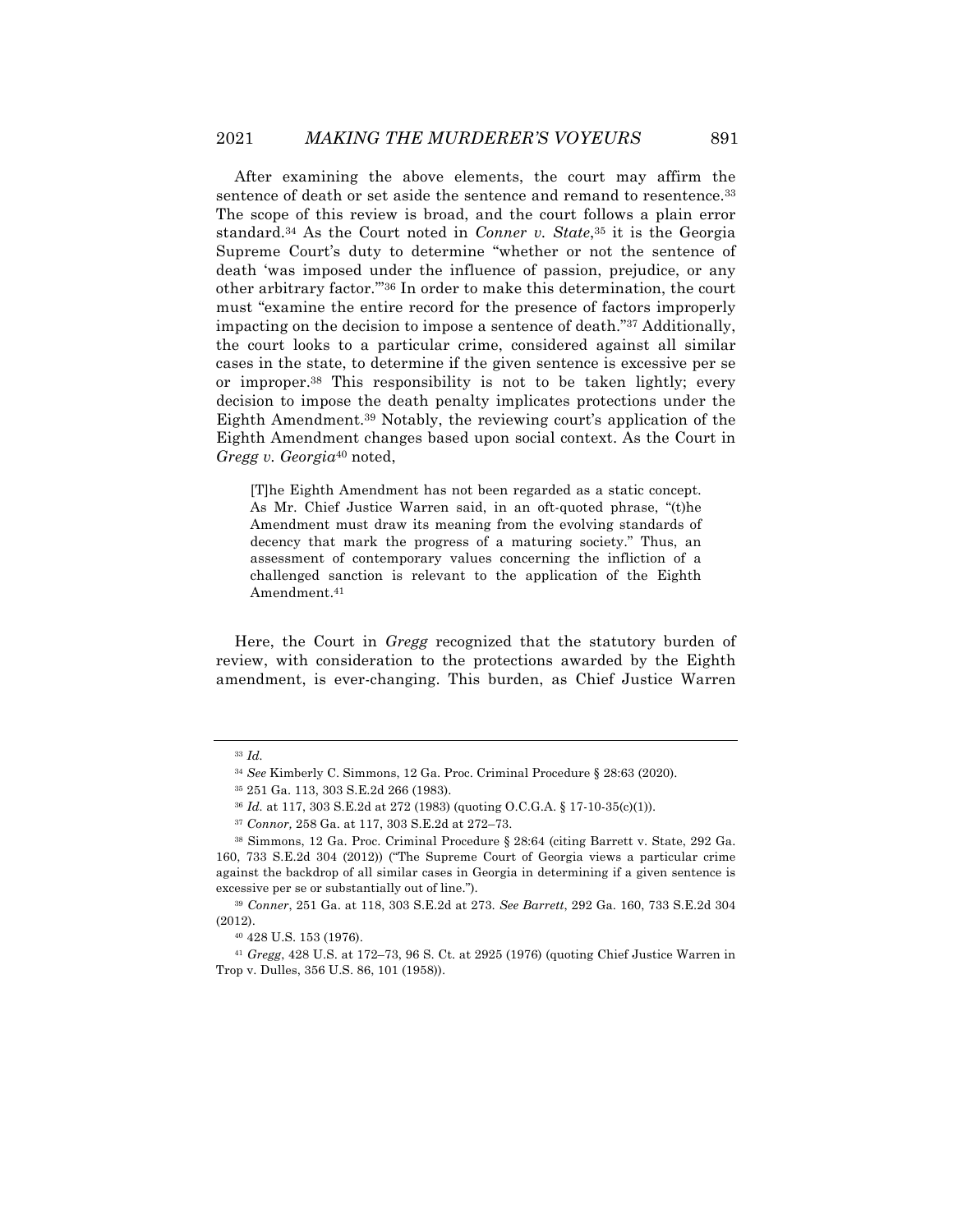identified, is subject to influence and change since contemporary values of the nation and standards of decency alter over the years.

In *Barrett v. State*,<sup>42</sup> for example, the court affirmed the trial court's denial of the defendant's motion for new trial of his conviction of, among other related crimes, malice murder and of the jury's recommendation for a death sentence. In *Barrett*, the jury found beyond a reasonable doubt that the murder was committed during the defendant's commission of an aggravated battery, and that the murder was outrageously or wantonly vile since it involved torture of the victim prior to his death.43 The court, after a review of the case and the relevant statutory aggravating circumstances, ruled that the death sentence was not imposed under the influence of passion, prejudice, or any other arbitrary factor.44 By contrast, as noted in *Floyd v. State*,45 the court determined that a death sentence imposed for the armed robbery offense could not be sustained.46 *Floyd* presented a brutal murder after a failed burglary, for which a death sentence was eligible, the court also included a discussion of what offenses were not eligible, such as armed robbery where no murder was committed, nor any aggravating circumstances found.47 Similarly, in *Coley v. State*,48 the court compared the evidence and sentence in the case with those of previous cases. The court in *Coley* held that the death sentence imposed for a rape was disproportionate to other similar cases which imposed life imprisonment.49

In each case, the Georgia Supreme Court engaged in critical review of the death sentence imposed. These differences in each case, some finding for the death penalty, others finding against it, illustrate the individual, fact-intensive analysis a court and jury must utilize in coming to a death sentence decision. This review is crucial to Georgia's treatment of the death penalty and, without such a review, the Supreme Court of the United States would step in and overrule Georgia's new death penalty statutes, as occurred in *Gregg v. Georgia*,50 which will be discussed at length later.

<sup>43</sup> *Id.*

<sup>46</sup> *Id.*

- <sup>48</sup> 231 Ga. 829, 204 S.E.2d 612 (1974).
- <sup>49</sup> Id. at 830, 204 S.E.2d at 613.
- <sup>50</sup> Gregg v. Georgia, 428 U.S. 153 (1976).

<sup>42</sup> 292 Ga. 160, 733 S.E.2d 304 (2012).

<sup>44</sup> *Id.* at 190, 733 S.E.2d at 327.

<sup>45</sup> 233 Ga. 280, 210 S.E.2d 810 (1974).

<sup>47</sup> *See id.*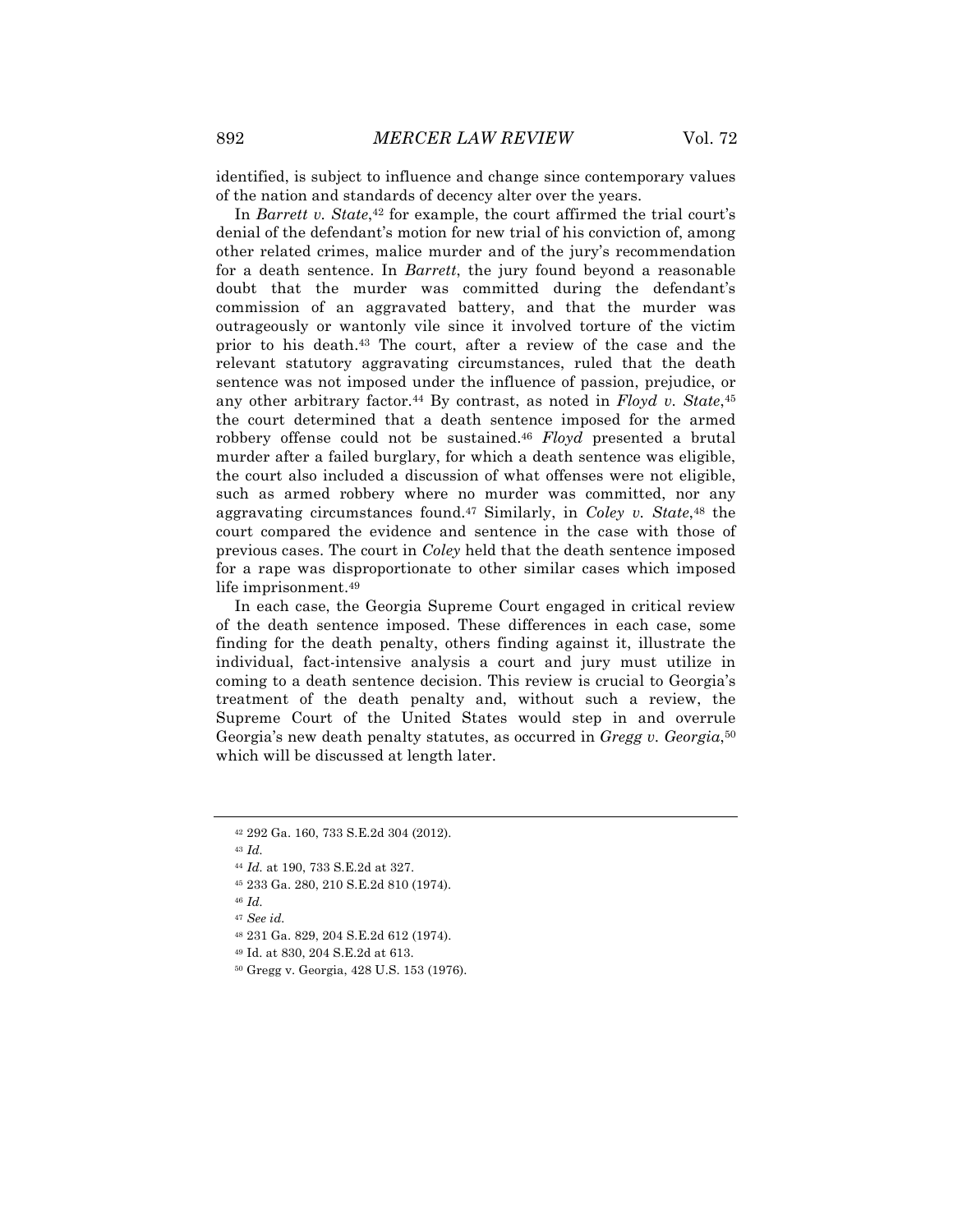#### IV. CARRYING OUT A DEATH SENTENCE

After a jury votes unanimously on the imposition of a death sentence, the "exciting" portion of the courtroom drama fades into a structured procedure. After a verdict, the presiding judge has a statutory duty to prescribe that sentence and indicate the sentence in writing.51 A certified copy of this sentence must then be sent by the clerk of court within ten days prior to the time of execution to the following individuals: the defendant's counsel (if represented), the Attorney General, and the superintendent of the state correction institute where the execution is to take place.52 After these statutory steps are taken, the defendant will be transported to a state correctional institution. Once all appeals are exhausted, and the date of the defendant's execution arrives, the executioner administers the lethal injection, as outlined in O.C.G.A. § 17-10-38.53

Georgia statutory law further provides for which persons must be present at the execution: (1) the superintendent, or deputy superintendent, of the state correctional institution; (2) at least three executioners; (3) two physicians; (4) a certain number of witnesses, as determined by the commissioner of corrections; and (5) any other necessary correctional officers, assistants, technicians.54 Additionally, Georgia law permits the following individuals to also be present: (1) defendant's counsel; (2) member of the clergy; and (3) a reasonable number of relatives and friends.55 Georgia law provides little direction in defining a "reasonable number." Rather, courts give broad discretion to prison officials in determining what is a "reasonable number." The Supreme Court of the United States noted,

[I]t is obvious that institutional considerations . . . require that some limitation be placed on such visitations. So long as reasonable and effective means of communication remain open and no discrimination

<sup>55</sup> *Id.*

<sup>51</sup> O.C.G.A. § 17-10-33.

<sup>52</sup> *Id.*

<sup>53</sup> O.C.G.A. § 17-10-38(a):

All persons who have been convicted of a capital offense and have had imposed upon them a sentence of death shall suffer such punishment by lethal injection. Lethal injection is the continuous intravenous injection of a substance or substances sufficient to cause death into the body of the person sentenced to death until such person is dead.

<sup>54</sup> O.C.G.A. § 17-10-41.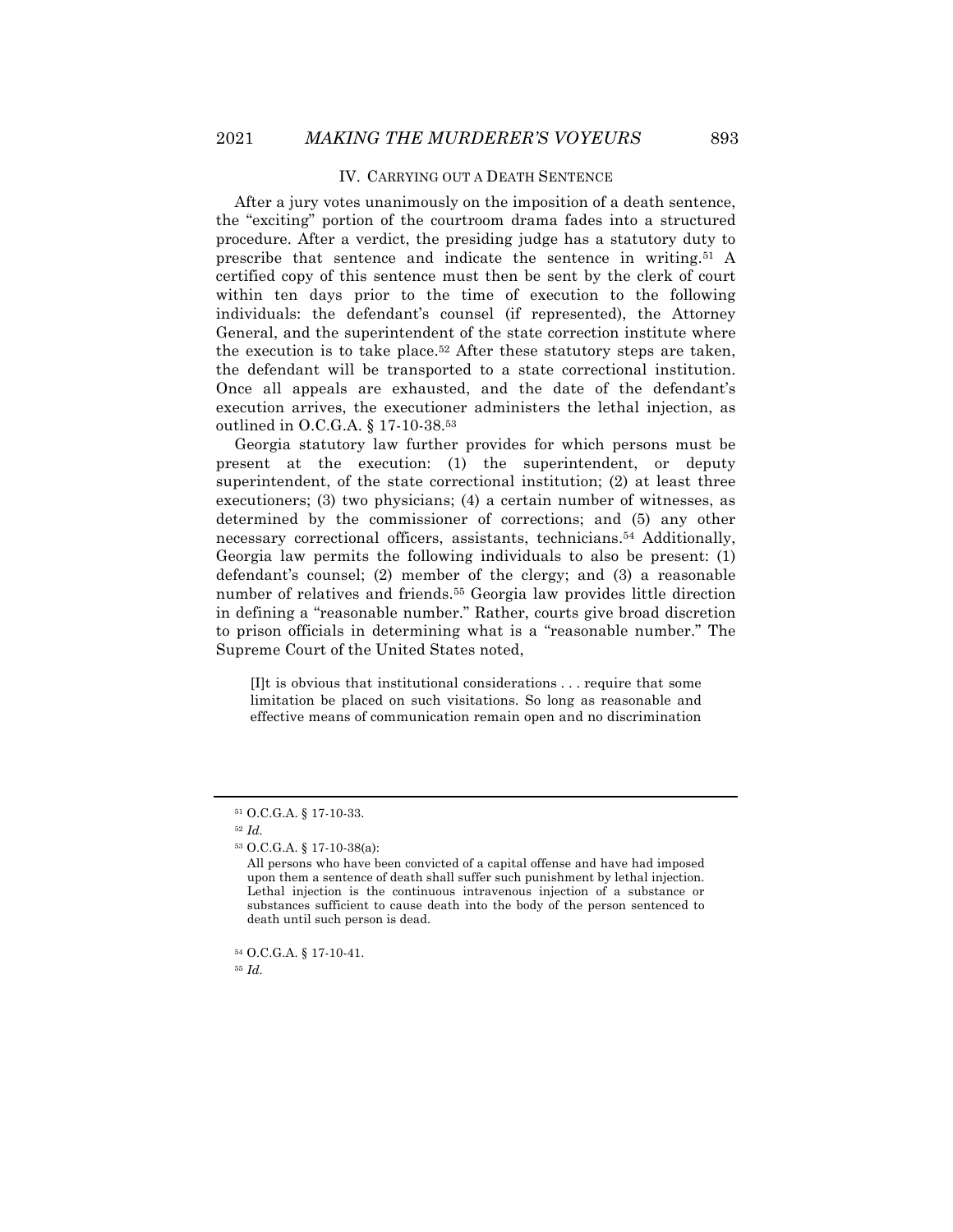in terms of content is involved, we believe that, in drawing such lines, "prison officials must be accorded latitude."56

Provided this number of attendees is "reasonable" and not influenced by prejudice, it is subject to little criticism. By contrast, those persons actually subject to the death sentence are not given much choice in who or how many people may be present at their execution.

#### *A. "Secretive" Nature of Executions*

Only a small number of persons may be present at current executions, as determined by prison officials. However, public executions were well-attended and arguably the "norm" in this country until the nineteenth century.57 American history presents copious examples of visible death sentences.<sup>58</sup> Hangings were well-attended and witnessed, and Salem witch trials and executions were commonplace. Today, few people follow the imposition of an average sentence (as opposed to high profile cases), after the traditional "courtroom drama" concludes. In fact, few people in Georgia are even permitted to be present for the execution. Under the 2015 version of O.C.G.A. § 17-10-41, "reputable citizens" may not attend executions, nor may members of the media.59 By contrast, the 1983 version of this statute responded with a resounding "maybe," when asked whether citizens and members of the media were permitted to be present during an execution.60 This 2015 shift to a firm "no" is curious, since part of the purpose of a death sentence is to deter future crimes. Surely witnessing and fully understanding the impacts of a certain crime would serve to prevent similar, future crimes.61

<sup>56</sup> Pell v. Procunier, 417 U.S. 817, 826 (1974) (quoting Cruz v. Beto, 405 U.S. 319, 321 (1972)).

<sup>57</sup> Gil Santamarina, *The Case for Televised Executions*, 11 CARDOZO ARTS & ENT. L.J. 101 (1992).

<sup>58</sup> For such articles, see Philip R. Wiese, *Popcorn and Primetime vs. Protocol: An Examination of the Televised Execution Issue*, 23 OHIO N.U. L. REV. 257 (1996); Michael Madow, *Forbidden Spectacle: Executions, the Public and the Press in Nineteenth Century New York*, 43 BUFF. L. REV. 461 (1995).

<sup>59</sup> O.C.G.A. § 17-10-41. *See* Kate Esther Rapp, *The Statutory Implications of the Public's Right to View Executions: A State by State Analysis*, 34 MISS. C. L. REV. 288, 298 (2015).

<sup>60</sup> Kate Esther Rapp, *The Statutory Implications of the Public's Right to View Executions: A State by State Analysis*, 34 MISS. C. L. REV. 288, 298 (2015).

<sup>61</sup> *See Pell*, 417 U.S. at 822 ("An important function of the corrections system is the deterrence of crime").

Perhaps the purpose of "masking" the imposition of a death sentence is to protect Americans. *See* Earl F. Martin, *Masking the Evil of Capital Punishment*, 10 VA. J. SOC.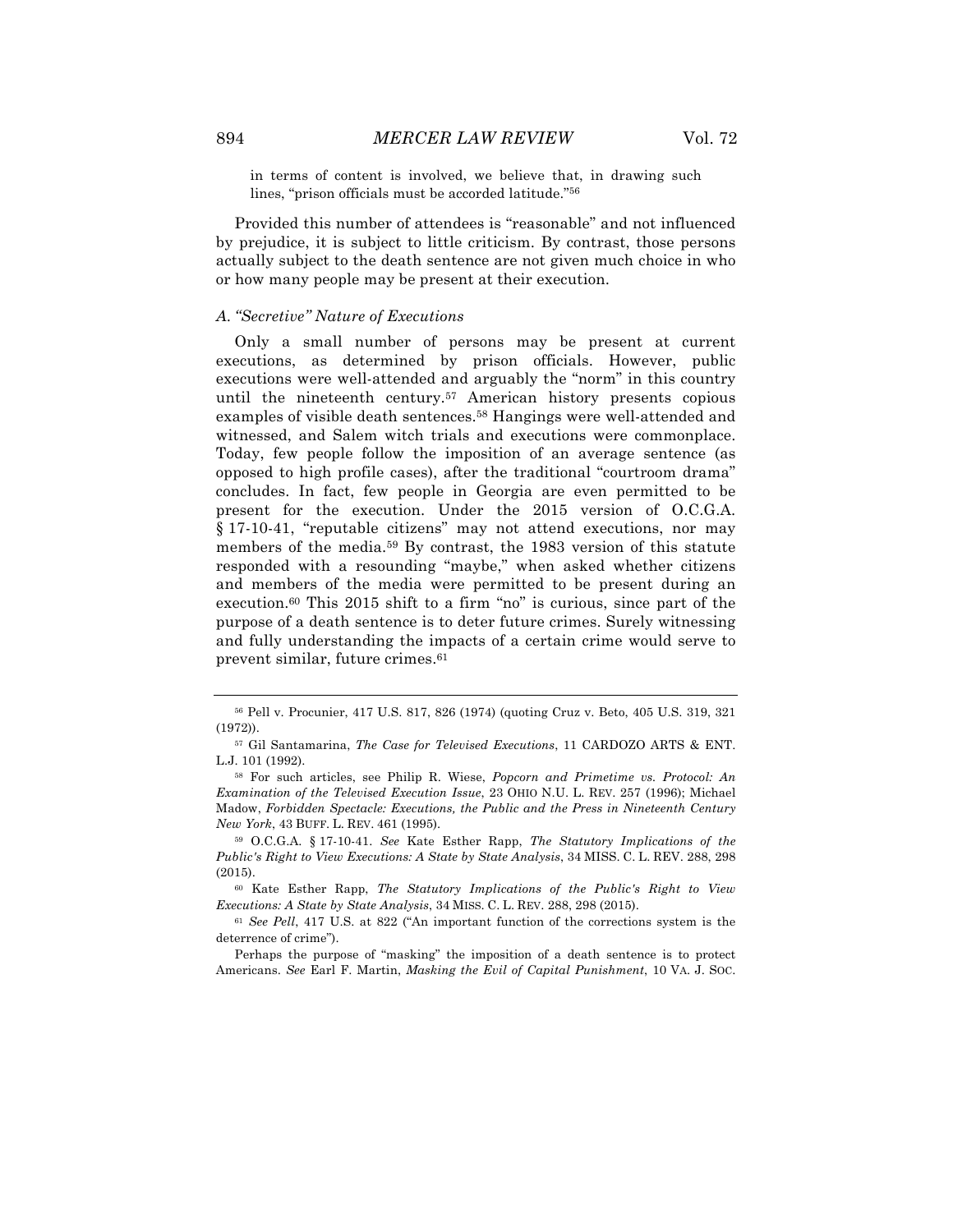One example of our nation's reticence to permit media involvement with death row inmates appears in the landmark case, *Pell v. Procunier*.62 In *Pell*, prison inmates and journalists collectively challenged the constitutionality of certain prison regulations; specifically, these inmates and journalists challenged the restrictions to a media representative's ability to select and interview inmates, as well as the inmate's inability to request and initiate an interview.63 The Court reasoned, "'[n]ewsmen have no constitutional right of access to the scenes of crime or disaster when the general public is excluded.' . . . Similarly, newsmen have no constitutional right of access to prisons or their inmates beyond that afforded the general public."64 In fact, *Pell* further held that in-person media interviews were not necessary while mail was available, citing this as ample evidence of an "alternative channels of communication that are open to prison inmates[.]"65 In light of these alternative channels, the Court ruled, there was no infringement on First Amendment freedoms. As such, the public no longer has much, if any, access to death sentences. <sup>66</sup> Death sentences are now very much "out-of-sight, out-of-mind" in our society, while the courtroom drama precipitating a sentence is in popular, full view.

#### V. GEORGIA DEATH PENALTY HISTORY

#### *A. Georgia Death Penalty: From 1735–2019*

Legalized impositions of capital punishment in Georgia began in 1735.67 In 1735, Georgia introduced capital punishment in the form of

<sup>64</sup> *Id.* at 834 (quoting Branzburg v. Hayes, 408 U.S. 665, 684—85 (1972)).

<sup>65</sup> *Id.* at 828.

<sup>66</sup> We must also acknowledge the possible abridgment to the First Amendment right to freedom of press. For more information on this debate, see Gil Santamarina, *The Case for Televised Executions*, 11 CARDOZO ARTS & ENT. L.J. 101, 105 (1992); Jerome T. Tao, *First Amendment Analysis of State Regulations Prohibiting the Filming of Prisoner Executions*, 60 GEO. WASH. L. REV. 1042, 1052 (1992).

<sup>67</sup> *A History of the Death Penalty in Georgia: Executions by Year 1924–2014*, STATE OF GEORGIA DEPARTMENT OF CORRECTIONS: OFFICE OF PLANNING AND ANALYSIS, Jan. 2015.

POL'Y & L. 179, 213 (2002) ("Removing executions from the public view creates the tendency for the sanction to fall into the "out of sight, out of mind" category of events, which, in turn, encourages society to avoid confronting the moral consequences of its actions"). For more information on this topic, see Philip R. Wiese, *Popcorn and Primetime vs. Protocol: An Examination of the Televised Execution Issue*, 23 OHIO N.U. L. REV. 257 (1996).

<sup>62</sup> 417 U.S. 817 (1974).

<sup>63</sup> *Pell*, 417 U.S. at 817–18.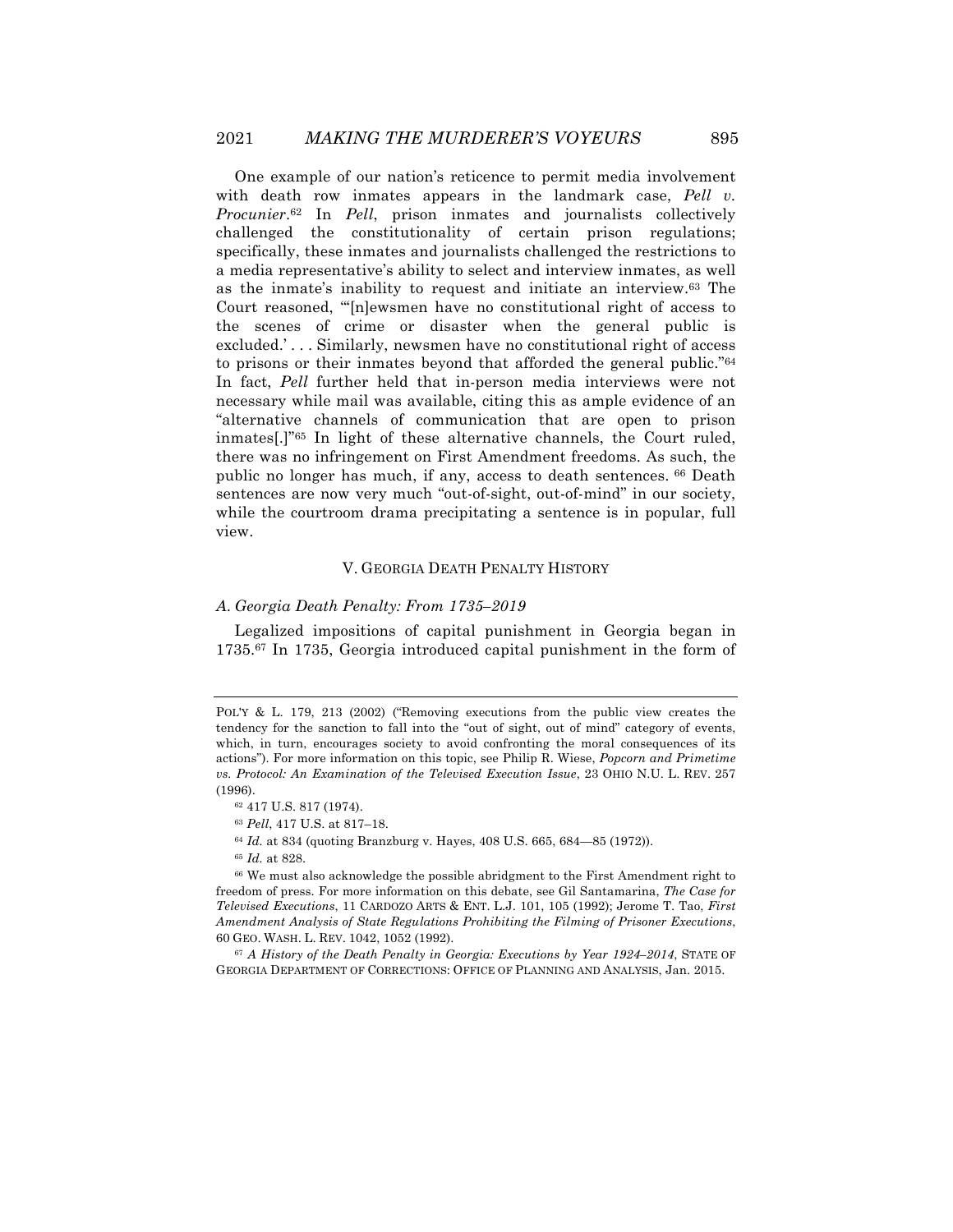death by hanging, in which the sheriff of the county or judicial circuit would carry out the sentence. Scholars differ on the first victim of capital punishment, but according to the Georgia Department of Corrections' Office of Planning and Analysis, Alice Ryley, an Irish immigrant, was convicted of murdering her "master," Will Wise, and was sentenced to death by hanging.<sup>68</sup>

By 1924, the Georgia General Assembly had abolished death by hanging for all persons convicted of a capital crime. Georgia then shifted and relied on electrocution as a means to carry out sentences.<sup>69</sup> The first electrocution occurred on May 6, 1938, when Archie Goodwin, a thirty-seven-year-old black male, was executed for murder. Electrocutions in Georgia continued until 1964.70

In 1964, the Supreme Court of the United States suspended all executions in the United States.71 Through *Furman v. Georgia*, 72which will be discussed later, the Supreme Court struck down all thenexisting laws that allowed the executions for persons convicted of specific crimes.73 This prohibition was short-lived. By July 2, 1976, the Supreme Court reviewed Georgia's rewritten death penalty laws, passed in March of 1973 by the Georgia General Assembly.74 This review occurred in *Gregg v. Georgia*,75 in which the Supreme Court upheld Georgia's new statutes. In *Gregg*, the Court considered Georgia's new death sentence provisions and allowed Georgia to resume executions.76

Death by electrocution resumed and continued until 2000, when Georgia House Bill 128477 shifted the method of execution to lethal

Please note that the data and history data relied upon in this paragraph was provided by the Georgia Department of Corrections. This Article in no way seeks to purposefully exclude any minorities wrongfully ignored or unrepresented in these statistics. This data also does not include those persons wrongfully killed by individuals not authorized by law to do so.

<sup>68</sup> *Id.*

<sup>69</sup> *Id.*

<sup>70</sup> *See id.*

<sup>71</sup> *Id.*

<sup>72</sup> 408 U.S. 238 (1972).

<sup>73</sup> *Id.* The Court struck down these laws in Furman v. Georgia, 408 U.S. 238 (1972) which will be discussed later in the Article.

<sup>74</sup> *A History of the Death Penalty in Georgia: Executions by Year 1924–2014*, STATE OF GEORGIA DEPARTMENT OF CORRECTIONS: OFFICE OF PLANNING AND ANALYSIS, Jan. 2015.

<sup>75</sup> The Supreme Court of the United States upheld Georgia's death penalty statute in *Gregg*, 428 U.S. 153, which will be discussed later in the Article.

<sup>76</sup> *Gregg*, 428 U.S. 153.

<sup>77</sup> Ga. H.R. Bill 1284, Reg. Sess. (2000) (codified at O.C.G.A. § 17-10-30–42).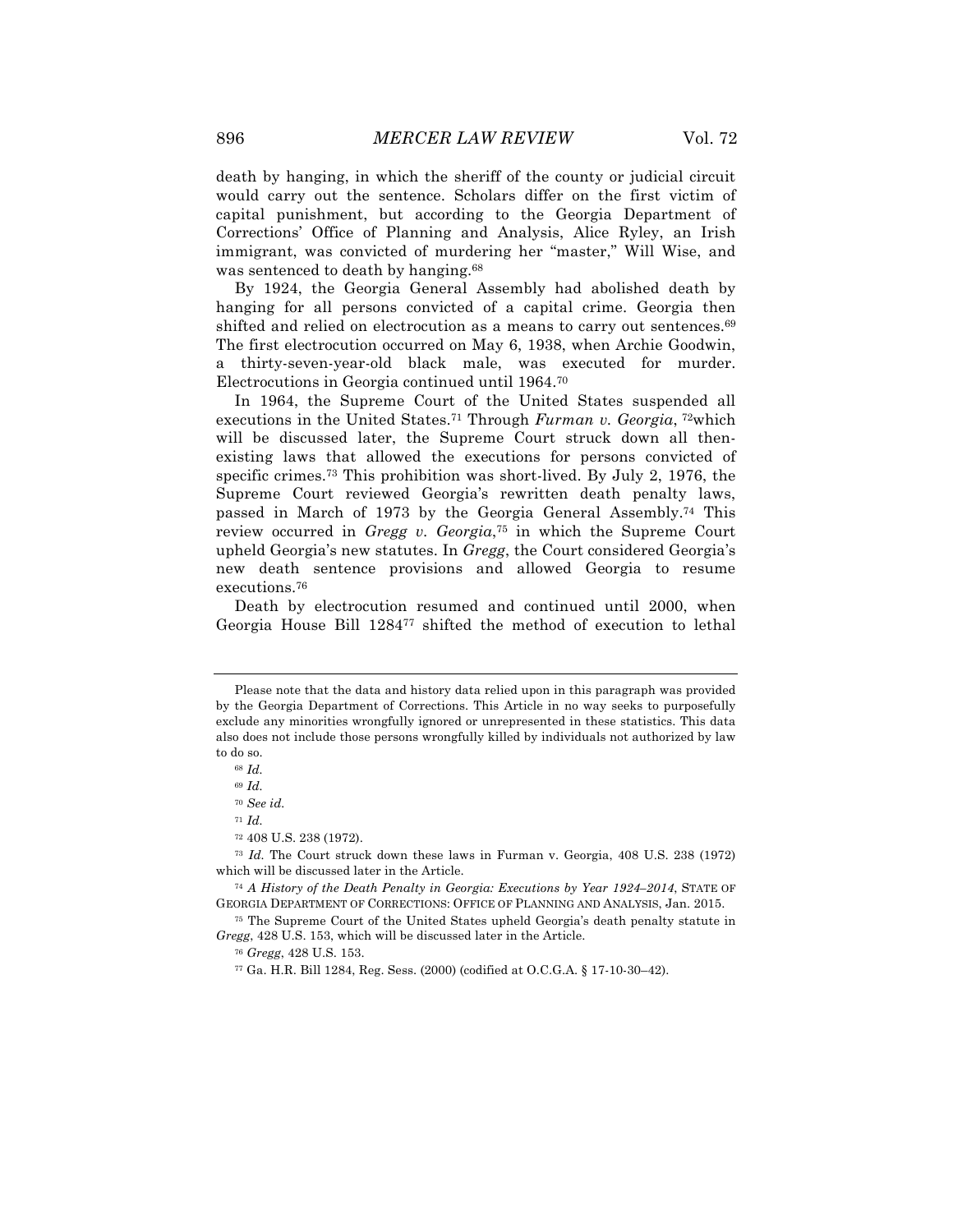injection, which is still currently used in Georgia.78 Notably, capital punishment sentences are down in Georgia. <sup>79</sup> As of March 2019, Georgia had gone five years (since March 2014) without imposing any death penalty sentences.80 This statistic highlights Georgia's shift away from death sentences.

#### VI. KEY DEATH PENALTY CASES

Perhaps most notorious in Georgia history of death penalty law are the cases of *Furman v. Georgia* and *Gregg v. Georgia.* In these two cases, the Supreme Court significantly impacted Georgia's treatment of death penalty law.

#### *A. Furman v. Georgia*

In *Furman*, the Supreme Court considered the constitutionality of death sentences for rape and murder convictions.81 In *Furman*, the defendant burglarized a private home when a family member interrupted him. Defendant Furman attempted to flee, and, while carrying a gun, tripped and fell. As he fell, the gun went off and killed a resident of the home. Furman was convicted of murder and was sentenced to death.82 In *Furman*, the Court held that the implementation of the death penalty in certain cases constituted cruel and unusual punishments, as a violation of the Eighth and Fourteenth Amendments.<sup>83</sup>

This case was instrumental in redefining the death penalty in Georgia. Within *Furman*, the Supreme Court identified that, for a death penalty statute to be permissible, certain sentencing procedures must be included within the state's statutory provision. Specifically, the Court noted that a state's supreme court must review every death sentence to determine whether (1) the sentence was imposed under the influence of passion, prejudice, or any other arbitrary factor; (2) the

<sup>78</sup> *A History of the Death Penalty in Georgia: Executions by Year 1924–2014*, STATE OF GEORGIA DEPARTMENT OF CORRECTIONS: OFFICE OF PLANNING AND ANALYSIS, Jan. 2015.

<sup>79</sup> *See id.* This report includes the name, race, age, county of conviction, crime, and execution date of each individual executed between 1924 and 2014.

<sup>80</sup> *See Georgia Continues Shift Against Capital Punishment*, EJI.org (January 24, 2019), https://eji.org/news/georgia-continues-shift-against-capital-punishment/; Bill Rankin, *Georgia executions rise, while death sentences plummet,* AJC (Dec. 5, 2016) https://www.ajc.com/news/local/georgia-executions-rise-while-death-sentencesplummet/atGjGmB9aNVsRIBnavjSYO/.

<sup>81</sup> *Furman*, 408 U.S. at 240.

<sup>82</sup> *Id.* at 251.

<sup>83</sup> *Id.* at 374.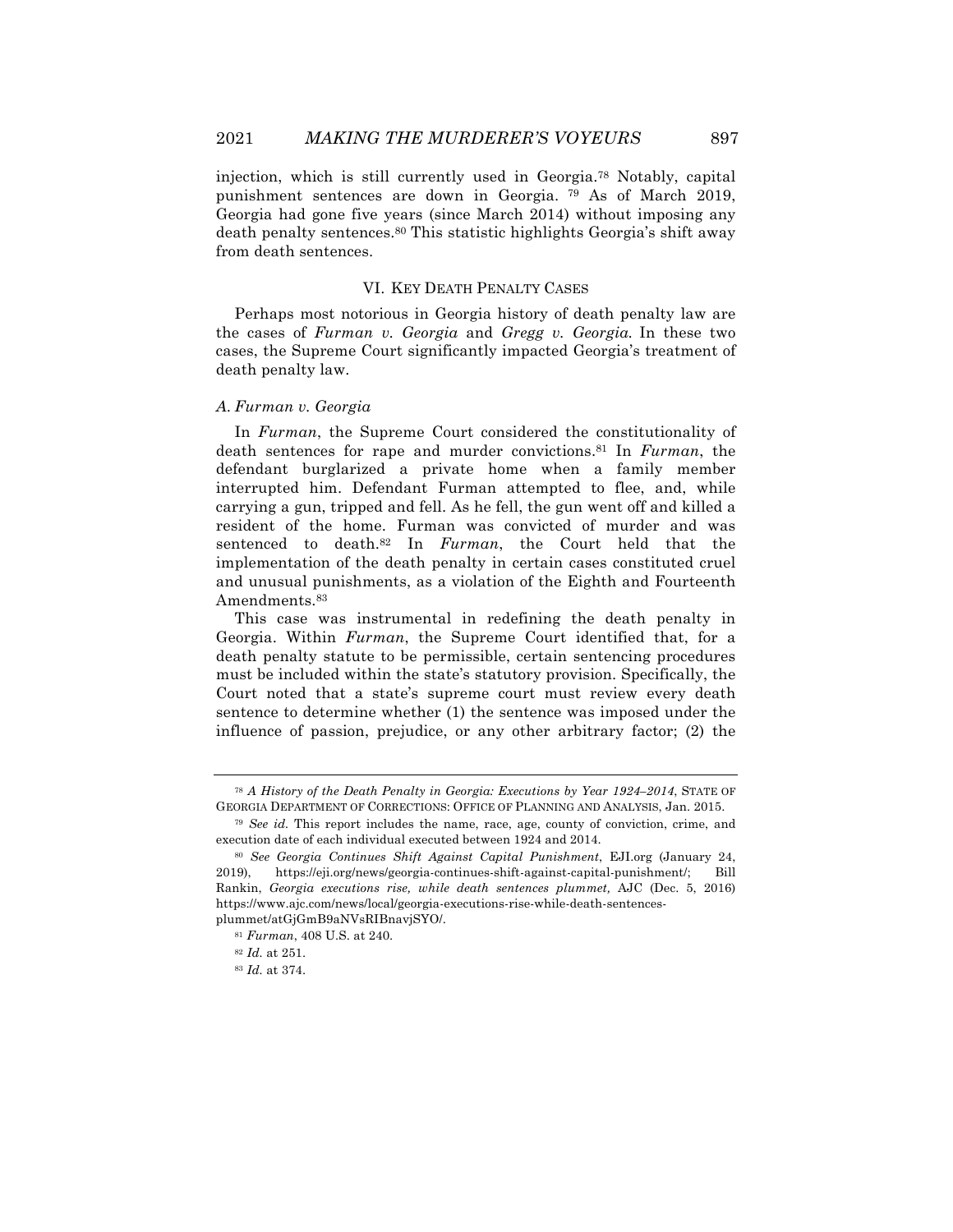evidence supports the finding of a statutory aggravating circumstance; and (3) sentence of death is excessive or disproportionate.84

The concurring opinions within the Court's Opinion proved that no Justice could agree on a rationale behind the decision. However, despite the logic behind this decision, the case notified Georgia lawmakers, as well as the rest of the nation, that the Court would not tolerate death penalty statutes if such statutes were not narrowly tailored and structured to prevent possible injustices, such as racially-based sentences. As Justice Stewart stated in his concurring opinion,

These death sentences are cruel and unusual in the same way that being struck by lightning is cruel and unusual ... My concurring Brothers have demonstrated that, if any basis can be discerned for the selection of these few to be sentenced to die, it is the constitutionally impermissible basis of race . . . I simply conclude that the Eighth and Fourteenth Amendments cannot tolerate the infliction of a sentence of death under legal systems that permit this unique penalty to be so wantonly and so freakishly imposed.<sup>85</sup>

Justice Stewart's concurrence, working in concert with the opinions and concerns of Justices White and Douglas, identified the need in future death penalty statutes for specificity and certain protections against potential injustices. If this "suggestion" to reframe all Georgia death penalty statutes was too subtle, the Court commuted all pending death sentences to life imprisonment and warned that death sentences should only make rare appearances in the legal system. As journalist Barry Schweid wrote in a 1972 article for "The Free Lance Star," "[t]he Supreme Court decision outlawing the death penalty as it is now imposed leaves the door open for Congress or the states to write new laws that would be considered valid. But the door isn't open very much."86 Schweid's comment would prove to be accurate; the door was open for death penalty punishments in Georgia but was narrowed significantly.

#### *B. Gregg v. Georgia*

After *Furman*, Georgia rewrote its overturned death penalty statutes. The Supreme Court of the United States commended the

<sup>84</sup> *Gregg*, 428 U.S. at 165–66.

<sup>85</sup> *Furman*, 408 U.S. at 309–10.

<sup>86</sup> Barry Schweid, *New laws unlikely on death penalty*, FREE LANCE STAR (June 30, 1972),

https://news.google.com/newspapers?id=pAoQAAAAIBAJ&sjid=2YoDAAAAIBAJ&pg=378 6,38609&hl=en.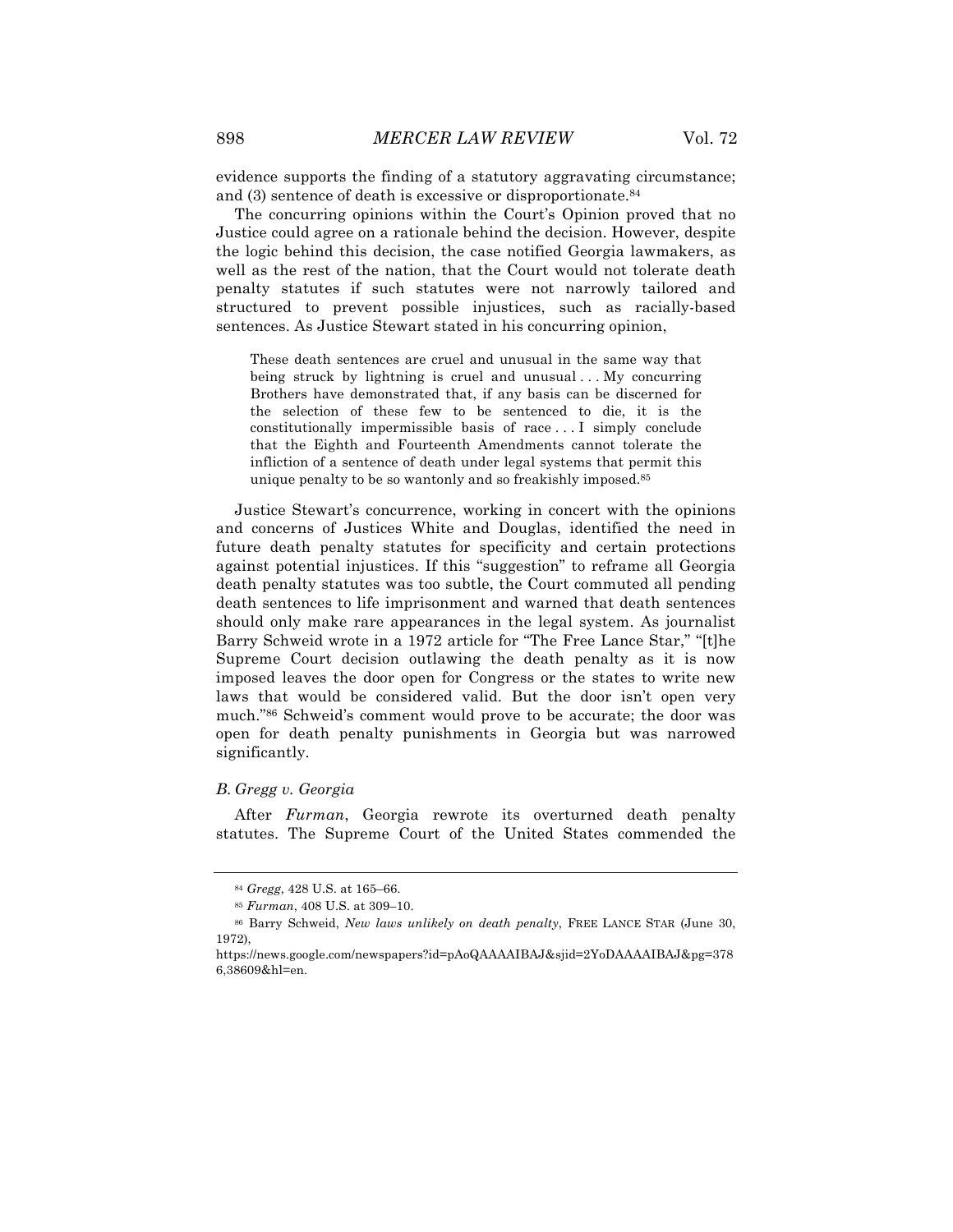Georgia Supreme Court's response in *Moore v. State*,87 stating, "we view it to be our duty . . . to assure that no death sentence is affirmed unless in similar cases throughout the state the death penalty has been imposed generally and not 'wantonly and freakishly imposed'."88 *Gregg*<sup>89</sup> articulated Georgia's response to the Supreme Court's ruling in *Furman*. The Court in *Gregg* recognized the changes to Georgia statutes and approved of the additional precautions Georgia included within its statutes.90 During its review of *Gregg*, the Supreme Court noted that Georgia had "taken its review responsibilities seriously,"91 and ruled that no violation of the Eighth and Fourteenth Amendments occurred, where the death penalty had been imposed for the crime of murder after the jury's verdict included a recommendation of the death penalty and a finding of statutory aggravating circumstances.92

*Gregg* presented Georgia's response to *Furman*, and a successful one. By affirming the imposition of the death penalty in *Gregg*, as well as Georgia's new death penalty statutory guidelines, the Supreme Court of the United States enabled Georgia to continue its use of capital punishment.

#### VII.DECLINE OF THE DEATH PENALTY

Journalists and scholars estimate that Georgia and Texas accounted for nearly eighty percent of executions in 2016.93 However, the decline of Georgia's death sentences began years prior. In 2003, for example, the number of Georgia defendants sentenced to death dropped from an average of ten per year, to four or fewer per year.<sup>94</sup> This decline may possibly be attributed to jurors voting instead for life without parole, prosecutors limiting their pursuit of death sentences, or increased plea bargains. For instance, between 1993 and 2003, 369 people in Georgia were sentenced to life without parole, and 162 pleaded guilty.<sup>95</sup>

<sup>95</sup> *Id.*

<sup>87</sup> Moore v. State, 233 Ga. 861, 213 S.E.2d 829 (1975).

<sup>88</sup> *Moore*, 233 Ga. at 864, 864, 213 S.E.2d at 832. *See Gregg*, 428 U.S. at 203–05.

<sup>89</sup> In *Gregg*, Defendant Troy Gregg appealed his convictions of armed robbery and murder and the subsequent imposition of a death sentence.

<sup>90</sup> *Gregg*, 428 U.S. at 153.

<sup>91</sup> *Id.* at 203–05.

<sup>92</sup> *Id.*

<sup>93</sup> Josie Duffy Rice, *Executions in America fall to 25-year low*, Daily Kos (Dec. 30, 2016), https://www.dailykos.com/stories/2016/12/30/1613536/-Executions-in-America-fallto-25-year-low.

<sup>94</sup> *Georgia Jurors, Prosecutors Favor Life Without Parole*, Death Penalty Information Center (Dec. 30, 2003), https://deathpenaltyinfo.org/news/georgia-jurors-prosecutorsfavor-life-without-parole.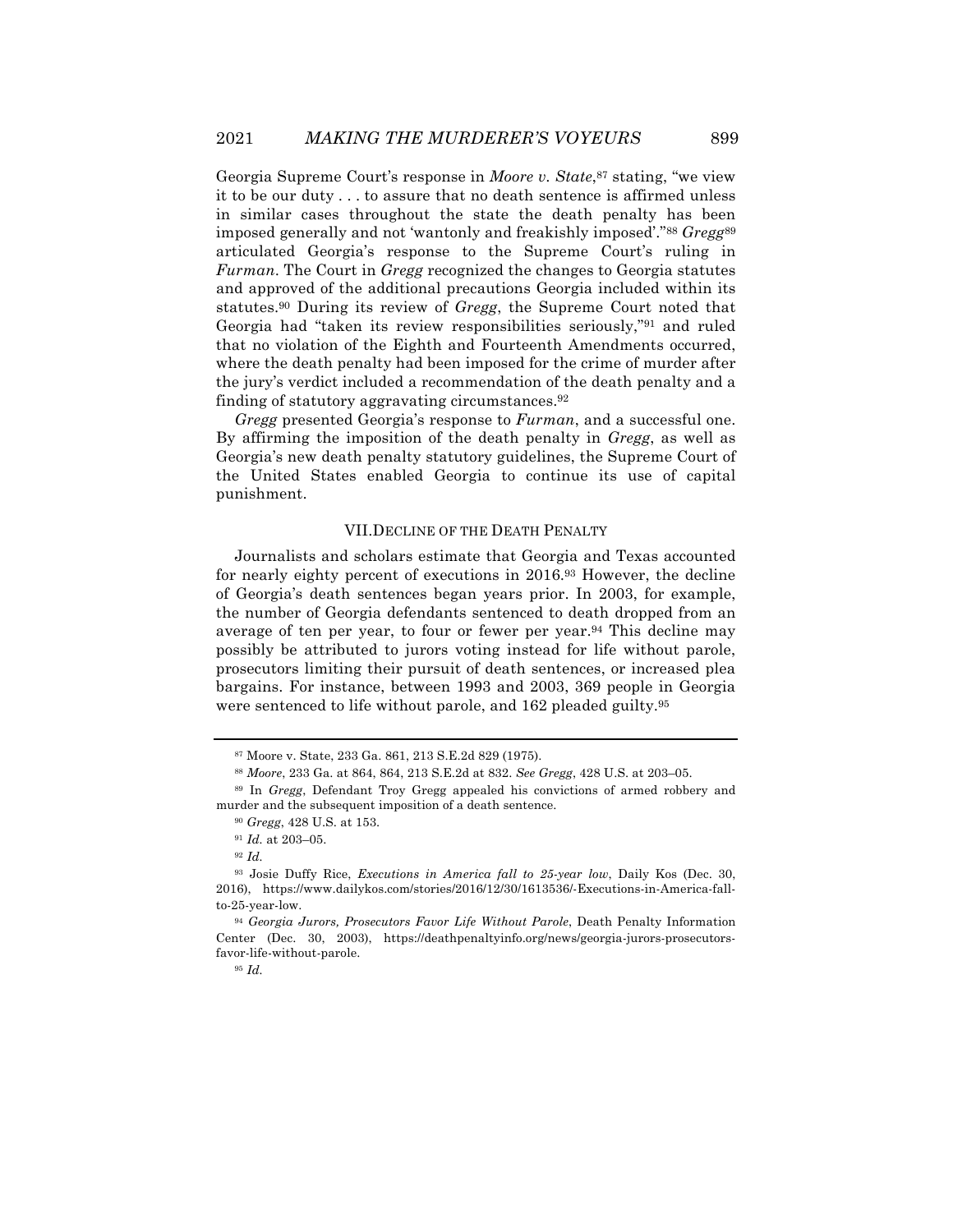Notably, following the trend of this decline, as of early 2016, Georgia imposed no new death sentences.96 This marks the longest period that state had gone without imposing a death sentence since capital punishment was reinstated, as of 1976. However, this decline presents a paradox: as of 2016, Georgia executed inmates at a record pace, but no new death sentences were imposed. Between 2014 and 2016, Georgia executed five inmates; however, within this period, the last time a Georgia jury imposed a death sentence was in March 2014. Additionally, even ten years ago, state prosecutors filed notices of intent to seek the death penalty against thirty-four accused killers; however, the number dropped to twenty-six in 2011 and thirteen as of 2015.

Having considered the form, history, and requirements of Georgia death penalty law, the Article will discuss the causes of this marked and notable decline. What has caused this marked decline?

#### VIII.VIOLENT CRIME STATISTICS

Before analyzing why death sentences are in decline, we must consider the prevalence of violent crimes. Since death penalty sentences are specific to few distinct crimes (aircraft hijacking, treason, and murder, including felony-murder), we must rule out a decrease in violent crimes as the basis for this decline.

#### *A. Statistics in Georgia*

While death penalty crimes of aircraft hijacking and treason rarely appear in newspapers and news casts, the crimes of murder, including felony murder, as well as the violent crimes of rape, aggravated assault, and robberies are, unfortunately, more commonplace.

The Georgia Crime Information Center produces annual surveys of crime rates in the state. In 2014, the Georgia Crime Information Center reported an estimated 579 murders, 2,091 rapes, 12,373 robberies, and 21,830 aggravated assaults. This number changed in 2015, with 606 murders, 2,222 rapes, 11,947 robberies, and 21,517 aggravated assaults. As of 2016, 666 murders, 2,407 rapes, 12,069 robberies, and 23,751 aggravated assaults were reported. Finally, in 2017, law enforcement agencies reported 701 murders, 2,684 rape cases, 9,878

<sup>96</sup> *See Georgia Continues Shift Against Capital Punishment*, EJI.org (Jan.24, 2019), https://eji.org/news/georgia-continues-shift-against-capital-punishment/; Bill Rankin, *Georgia executions rise, while death sentences plummet,* AJC (Dec. 5, 2016) https://www.ajc.com/news/local/georgia-executions-rise-while-death-sentencesplummet/atGjGmB9aNVsRIBnavjSYO/.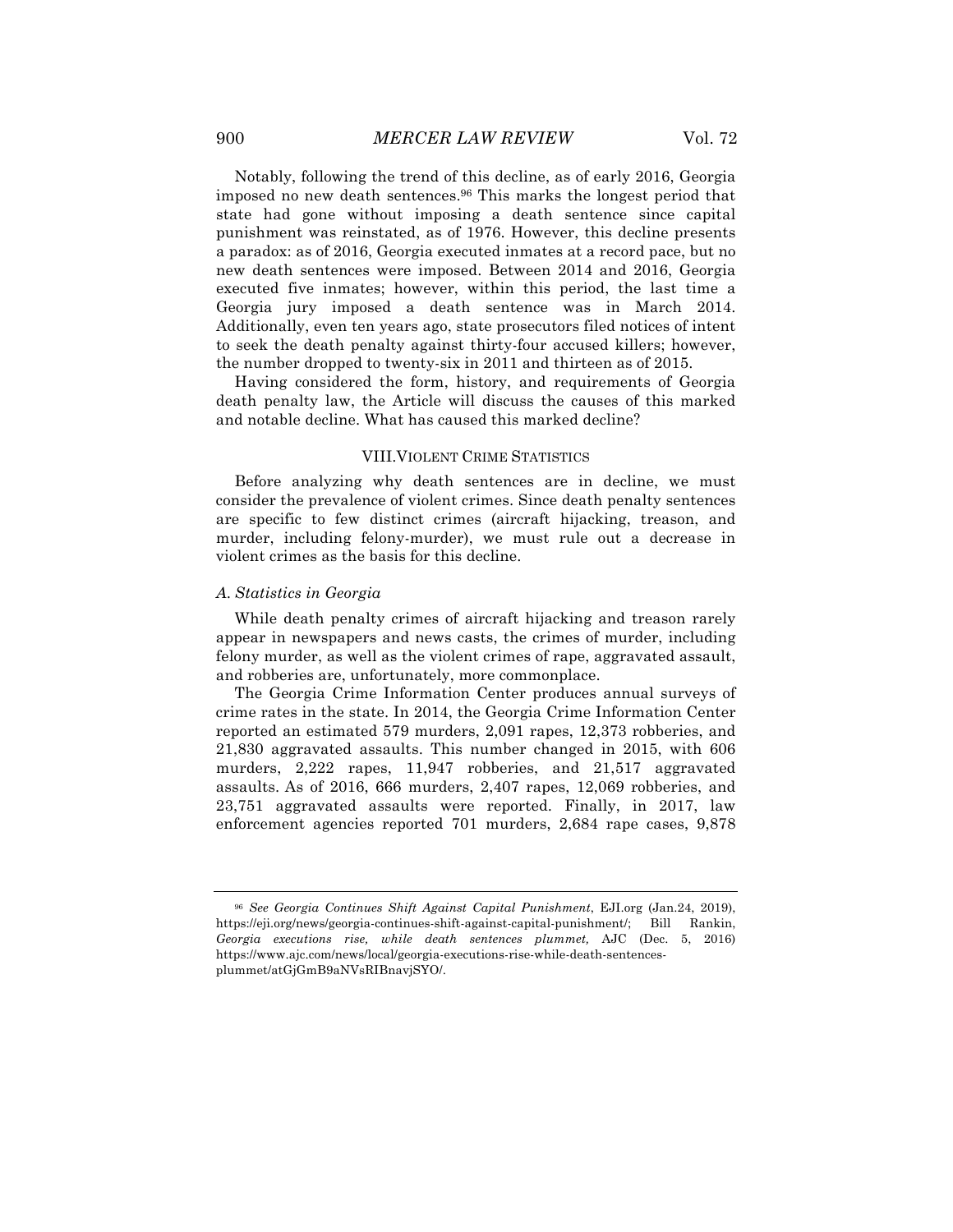robberies, and 23,258 aggravated assaults.97 These statistics, while not all inclusive, represent the yearly trends of violent crimes in Georgia. From this information, we may deduce that violent crimes, while lowered somewhat as of 2017, are still largely prevalent in the state of Georgia.

#### *B. National Statistics*

Since it is likely that a portion of these Georgia violent crimes may be attributed to non-Georgia residents, or "out-of-towners," we must also look to national statistics. According to the Federal Bureau of Investigation's ("FBI") report on crime in 2018, an estimated 16,214 murders occurred in the nation in 2018. In other words, the FBI estimates 5.0 murders per 100,000 people.98 An estimated 46.2 percent of these reported crimes occurred in the South, 22.0 percent were reported in the Midwest, 19.9 percent reported in the West, and 11.9 percent were reported in the Northeast.99

By contrast, according to the U.S. Department of Justice ("DOJ"), Bureau of Justice Statistics, the number of violent-crime victims increased between 2015 to 2018. From 2017 to 2018, violent crimes increased from  $5.2$  million to  $6.0$  million.<sup>100</sup> According to the DOJ, this increase was the result of a rise in victims of rapes, sexual assaults, aggravated assaults, and simple assaults. Notably, the number of victims of serious crimes decreased from 2014 (1.89 percent) to 2018  $(1.68$  percent).<sup>101</sup> Notably, these statistics, only include those crimes reported by victims. <sup>102</sup> By comparison, *The New York Times* reported an estimated rise of 21.8 percent of murders in thirty-six major U.S. cities, but an overall decrease by 5.3 percent as of 2019.103

<sup>97</sup> "2017 Summary Report," *Uniform Crime Reporting (UCR) Program*, Georgia Crime Information Center. Notably, these statistics only cover those crimes reported to law enforcement.

<sup>98</sup> "2018 Crime in the United States," Federal Bureau of Investigations, fbi.gov (accessed 08/12/2020).

<sup>99</sup> *Id.*

<sup>100</sup> "Criminal Victimization, 2018," Bureau of Justice Statistics, U.S. Department of Justice (Sept. 2019).

<sup>101</sup> *Id.*

<sup>102</sup> An estimated only 43 percent of violent victimizations were reported to the police in 2018. *See* "Criminal Victimization, 2018," Bureau of Justice Statistics, U.S. Department of Justice (September 2019).

<sup>103</sup> Jeff Asher and Ben Horwitz, *'It's Been 'Such a Weird Year.' That's also Reflected in Crime Statistics*, N.Y. TIMES (July 13, 2020), https://www.nytimes.com/2020/07/06/upshot/murders-rising-crime-coronavirus.html.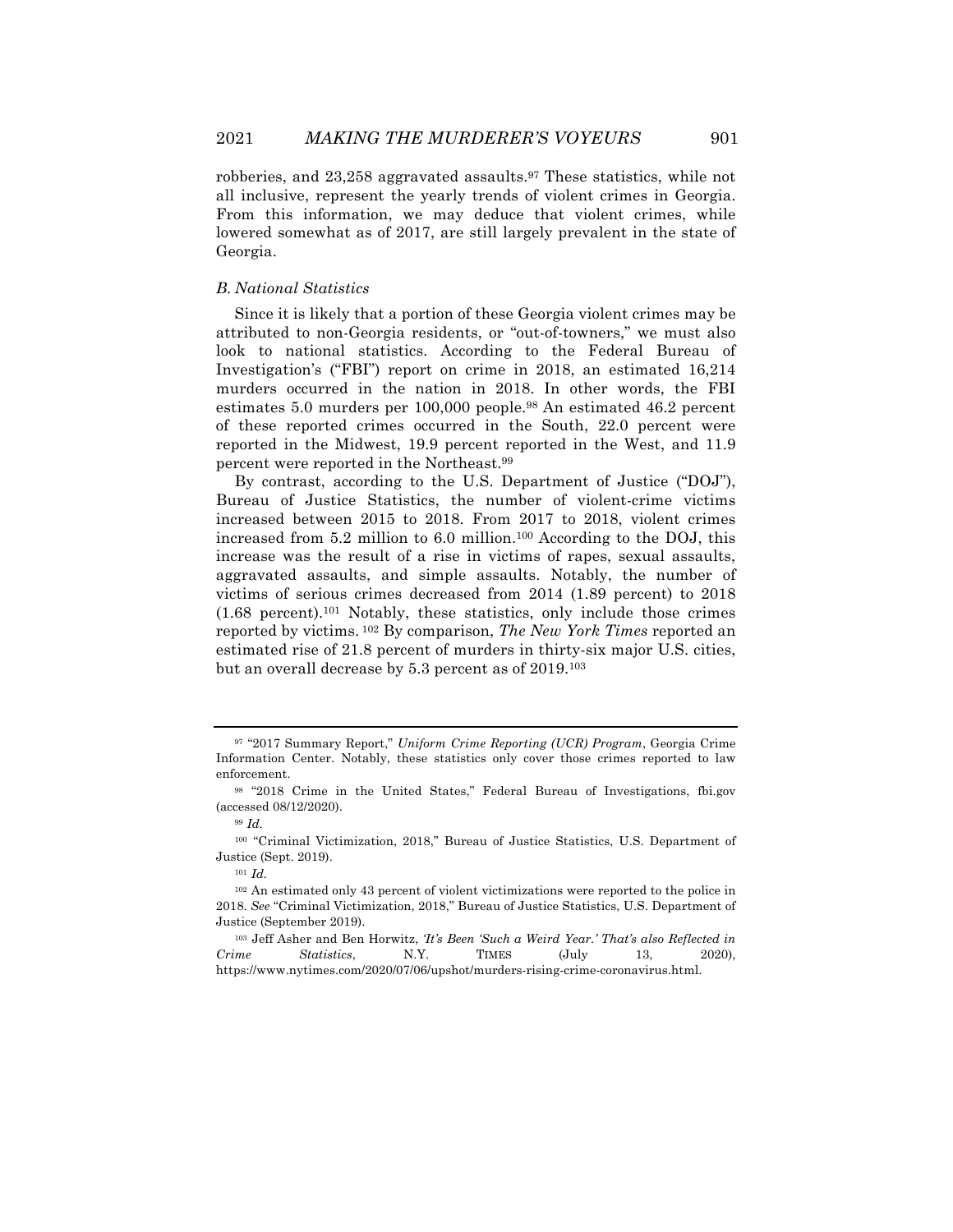#### *C. Meaning of these Statistics*

These statistics show us that violent crime fluctuates over the years. However, largely in Georgia, it appears that violent crimes are lowered, but still prevalent. Similarly, national statistics reflect a high number of serious and violent crimes, while representing a decrease in overall figures. These statistics show us that, while any decrease in violent crime rates undoubtedly contributes to the decline of death sentences, it is hardly the sole cause.

#### IX. EXPLAINING THE DECREASE IN DEATH PENALTY SENTENCES

Since violent crime is not completely absent from Georgia and national society, what caused this decline in the imposition of death sentences? The next section of this Article will address potential causes of this decline, as well as where Georgia death penalty law may go from here.

#### *A. Cost*

Perhaps the most obvious explanation of this decline is money. According to the Georgia Department of Corrections, the state of Georgia allocated an estimated \$1,249,085,608.00 in prison and probation costs.104 States typically measure the cost of imprisonment by calculating the average cost per inmate, determined by dividing total state spending on prisons by the average daily prison population. The estimates for Georgia, based upon this equation, were \$19,977 average cost per inmate, the total expenditure of funds for Georgia in 2015 was \$921,844,210.00.105 By contrast, death penalty costs an average one to two million dollars per person and can cost up to three.106 As Michael Myers noted, while serving as head of the Georgia Public Defender

https://bettergeorgia.org/2017/01/27/rethinking-georgias-death-

<sup>104</sup> *Correction Costs,* GEORGIA DEPARTMENT OF CORRECTIONS, http://www.dcor.state.ga.us/sites/default/files/FY18%20Cost%20Per%20Day%20Consolida ted%20Summary%2012.13.19.pdf (last accessed Sept. 29, 2020).

<sup>105</sup> *Prison Spending in 2015*, VERA,

https://www.vera.org/publications/price-of-prisons-2015-state-spending-trends/price-ofprisons-2015-state-spending-trends/price-of-prisons-2015-state-spending-trends-prisonspending (last accessed Sept. 30, 2020).

<sup>106</sup> *See Decision to Seek the Death Penalty in One Case Costs Georgia More Than \$3 Million*, DEATH PENALTY INFORMATION CENTER (July 24, 2009), https://deathpenaltyinfo.org/news/decision-to-seek-the-death-penalty-in-one-case-costsgeorgia-more-than-3-million; *Rethinking Georgia's death penalty*, BETTER GEORGIA (Jan. 27, 2017),

penalty/#:~:text=The%20death%20penalty%20does%20cost,prison%20including%20the%2 0prison%20time.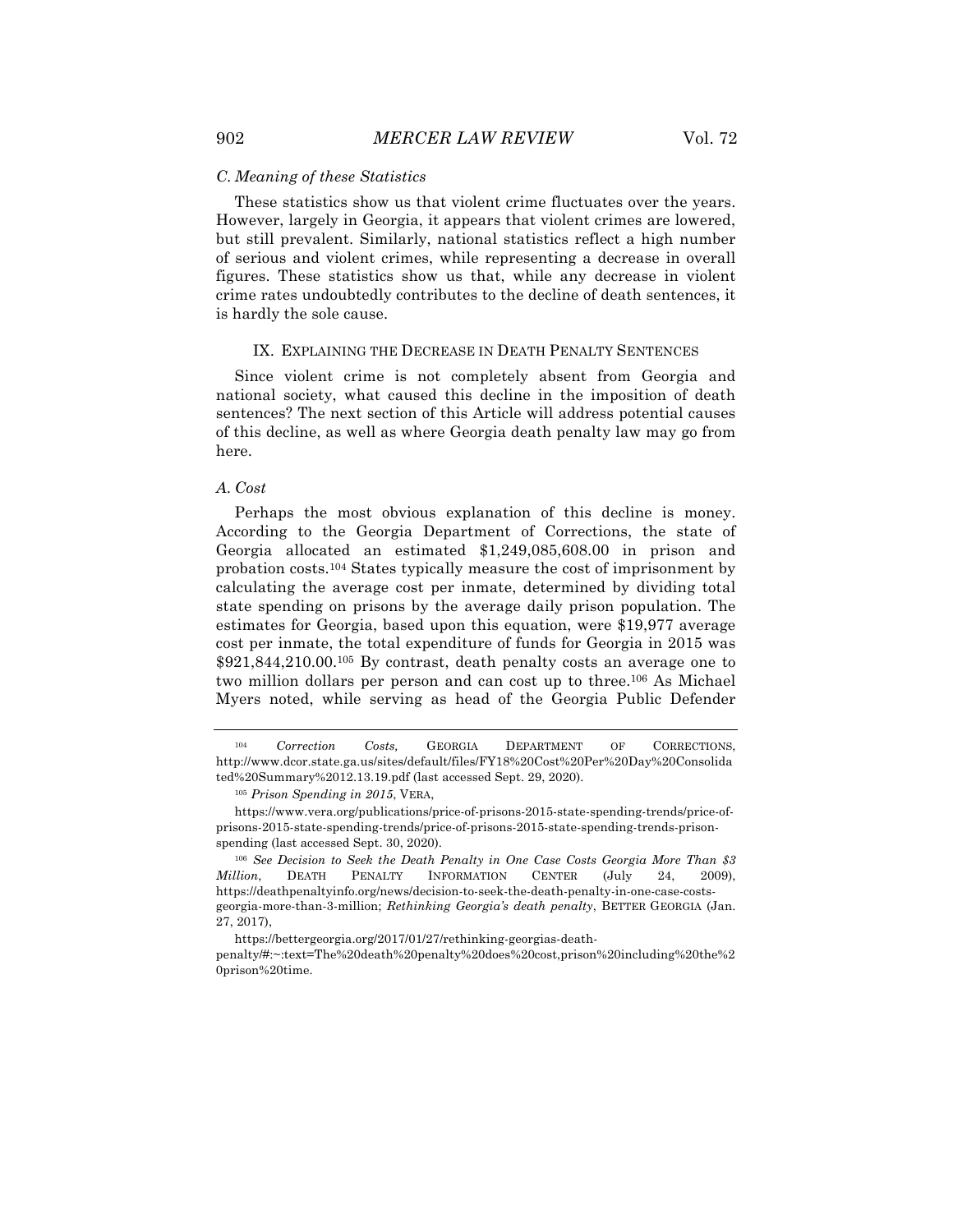Standards Council, the imposition of life without parole sentences are significantly less expensive than the death penalty.107 While this high cost may explain a state or prosecutor's interest in reducing the imposition of death sentence, it does not represent the average juror's considerations in voting for or against a death sentence and certainly does not explain the total marked decline.

#### *B. Social Movements and Awareness*

Whether a person (juror or prosecutor) is for or against the death penalty, there are certain moral and ethical considerations that accompany this issue. Among these religious and political considerations comes the most basic argument of a person's rights to live and be free from cruel punishments. <sup>108</sup> Social movements such as Black Lives Matter shed light on social injustices which fuel death penalty punishments. Many of these movements and novelists provided voices to those persons improperly imprisoned and improperly executed.

Moreover, journalists looked to social movements, such as Black Lives Matter, to address systematic injustices. For instance, Mark MacDougall argues in his article, "Death Penalty: Do All Black Lives Really Matter?",109 that the systematic imposition of the death penalty on black defendants has highlighted just how significantly lives do not matter in America's administration of the death penalty. MacDougall argues that Black Lives Matter will help remove any judicial decision-making based upon racial motivators. Novelist and Attorney Bryan Stephenson supports this argument in his novel, Just Mercy,<sup>110</sup> and notes that the death penalty is rarely an easy issue. Stephenson identifies that often defendants, even if truly guilty, face death sentences punishments as a result of biases, and in spite of any mental incompetence or extenuating circumstances which led to the crime.

<sup>107</sup> *Georgia Jurors, Prosecutors Favor Life Without Parole*, Death Penalty Information Center (Dec. 30, 2003), https://deathpenaltyinfo.org/news/georgia-jurors-prosecutorsfavor-life-without-parole.

<sup>108</sup> For information on organizations aimed at ending the death penalty, see https://www.amnestyusa.org/issues/death-

penalty/?gclid=Cj0KCQjwhb36BRCfARIsAKcXh6EzrZaop0BjatDNpz6bK5E3tOrhsxoDcG ZOx6qORbJ2Im0\_BslK6V8aAhy3EALw\_wcB. For information on organizations which argue for the continuation of the death penalty, see https://prodeathpenalty.com/info/prodeath-penalty-arguments.

<sup>109</sup> Mark MacDougall, *The Future of the Death Penalty: Do all Black Lives Really Matter?*, LAW.COM, THE NATIONAL LAW JOURNAL, https://www.law.com/nationallawjournal/2020/07/06/the-future-of-the-death-penalty-doall-black-lives-really-matter/?slreturn=20200811152454 (last accessed Sept. 11, 2020).

<sup>110</sup> STEPHENSON, *supra* note 3.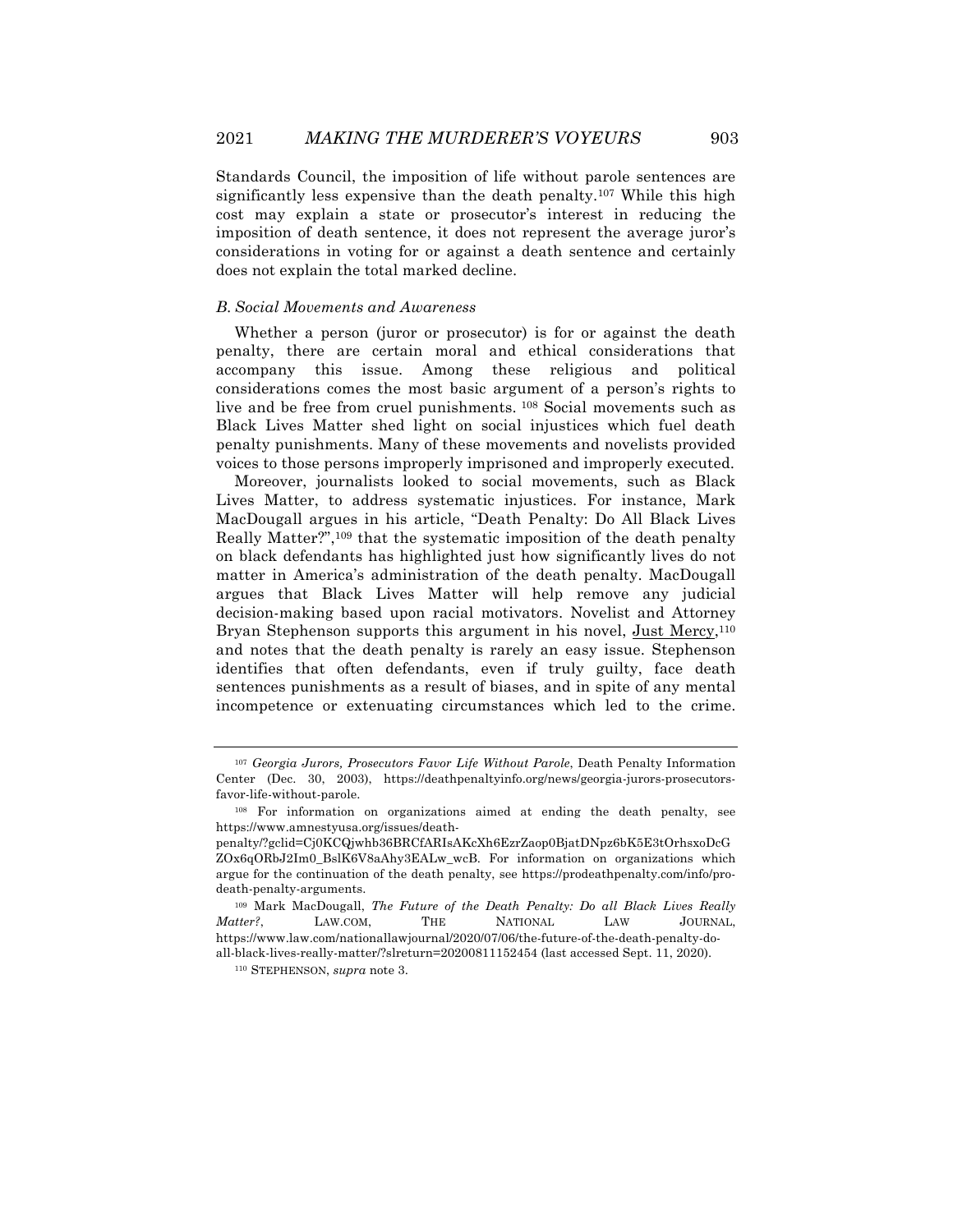Regardless of the arguments presented, it is undeniable that such movements affected national and statewide acceptance of the death penalty.

In addition to the Black Lives Matter movement, the legal movement known as Applied Legal Storytelling propels historic attempts to better educate defense attorneys in combatting death sentences. Attorneys involved in Applied Legal Storytelling seek to utilize storytelling and narrative elements to sway a jury's finding as to sentencing.111 As described by Ruth Anne Robbins, arguably one of the single most influential contributors for the Applied Legal Storytelling movement, "[t]he goal of applied legal storytelling is to help lawyers serve their clients through the use of story and to help professors create the foundation for future lawyers by using story as part of their pedagogy."112 This movement is responsible for an increased awareness within the legal defense community of the significance of storytelling, when arguing against the death penalty to jurors. A defense attorney's increased ability to "tell a story," and connect jurors to a defendant, may significantly impact the outcome of a death penalty verdict.<sup>113</sup> Robbins described the movement of storytelling as "the backbone of the all-important theory of the case, which is the essence of all clientcentered lawyering."114 This "backbone" of a theory of a particular case—cases which often contain gruesome and shocking details—has the ability to "humanize" a defendant in the eyes of the jury.

While the courtroom is rarely as glamorous as portrayed in television or film dramas, jurors, while considering sentencing, are often thrust into this story-like review of a defendant's life story. In fact, defense attorneys encourage jurors to consider evidence about extenuating, or mitigating, factors, such as the defendant's personal history, past circumstances, and any relevant social context.115 Robbins went on to

<sup>114</sup> Robbins, *supra* note 111, at 3.

<sup>115</sup> *See id.* ("Capital defendants are easily mis-portrayed in the courtroom to jurors predisposed to see them that way, namely, as protagonists in the crime master narrative, and exactly the kinds of persons whose nature a pervasive media criminology has presumed to 'explain.' In modern capital jurisprudence, precisely because the penalty phase of a capital case requires issues of blameworthiness and culpability to be explicitly

<sup>111</sup> Christopher Rideout, *Applied Legal Storytelling: A Bibliography*, 12 LEGAL COMM. & RHETORIC 247, 248 (2015).

<sup>112</sup> Ruth Anne Robbins, *An Introduction to Applied Legal Storytelling and to This Symposium*, 14 LEGAL WRITING 3, 7 (2008).

<sup>113</sup> The Author would like to thank Professor Pamela Wilkins, Associate Professor of Law at Mercer University School of Law, for her contributions on this subject. Professor Wilkins' scholarship and teaching contributions focused on areas including the death penalty and legal storytelling. Her stories and comments were invaluable to the Author in learning more about this Legal Storytelling Movement and death penalty law.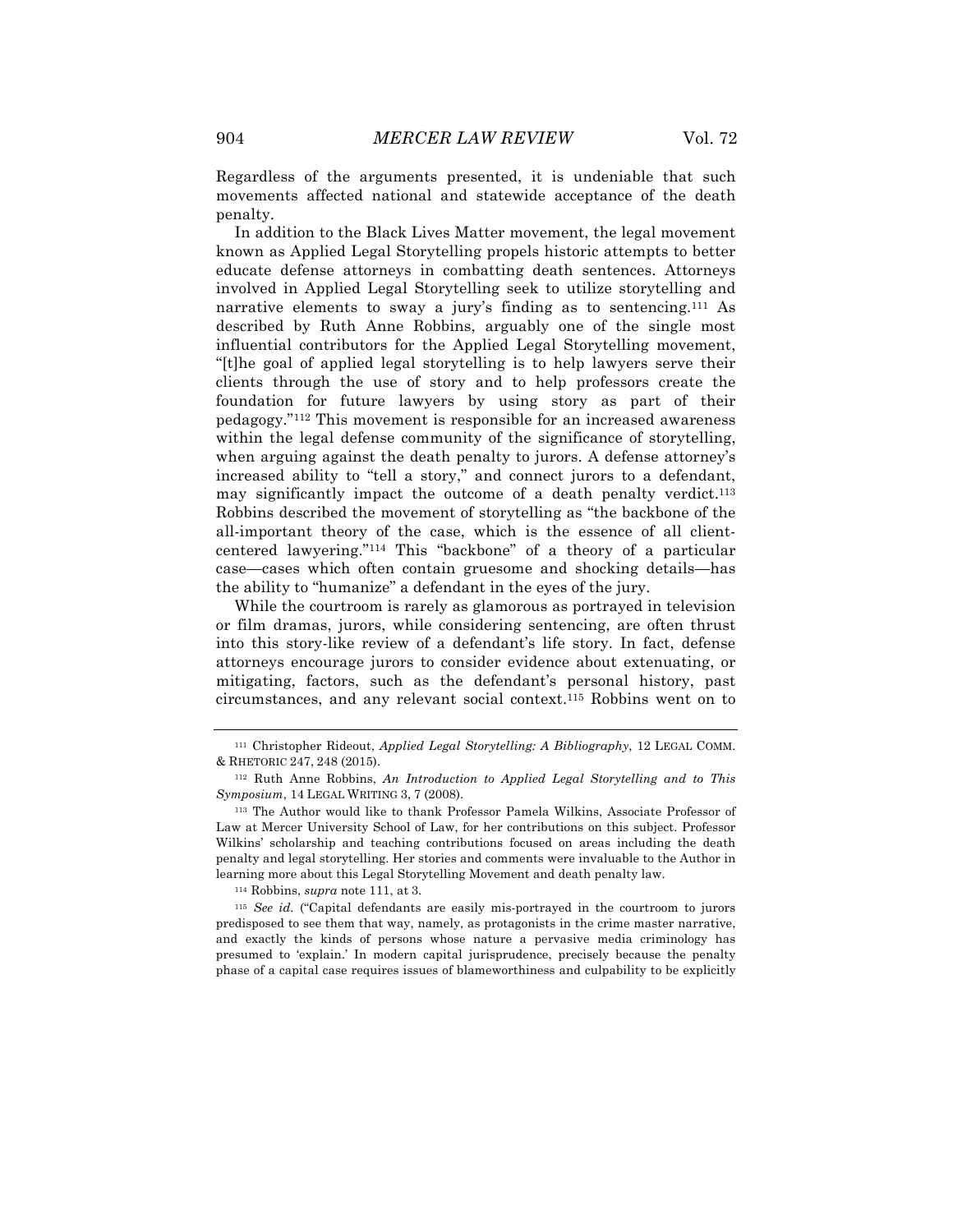note that lawyers, specifically criminal defense attorneys, "need to realize the importance of story towards accomplishing the goals of legal communication and legal persuasion."116 Perhaps the increased awareness of the importance of storytelling, through movements such as Applied Legal Storytelling, has impacted death penalty law. Perhaps the advancement of this storytelling skill within the criminal defense community contributes to the decline in juror death penalty verdicts.

#### *C. Violent Crime Exposure: TV Shows, Movies, and Podcasts*

An estimated 91 percent of movies on television contain some form of violence.117 Such media violence includes visual portrayals of physical aggression by one person or character upon another.118 Popular movie titles like *Pulp Fiction*, *Dirty Harry*, *Saw*, and television shows, such as *Gunsmoke*, *Miami Vice*, and *CSI*, represent the vast use of violence in modern entertainment.119 These films are just a small illustration of our familiarity with some form of violence in the media, and they identify America's fascination with violence in entertainment. This fascination is not new, beginning with gangsters, Westerns, and Hitchcock killers.

Today, America has found new outlets for violent stories, such as true crime podcasts and streaming service documentaries. The popular podcasts "Serial,"120 "In the Dark,"121 and "Undisclosed,"122 each provide outlets for an audience interested in true crime, serial killers, and murder mysteries.123 Similarly, Netflix has had recent success in its documentaries and murder mysteries, such as "Making a Murderer,"124

addressed, jurors are legally mandated to consider evidence about the defendant's social history, past circumstances, and relevant social context." *Id.*) *See* O.C.G.A. § 17-10-30.

<sup>116</sup> Robbins, *supra* note 111, at 3.

<sup>117</sup> *Violence in the Media and Entertainment (Position Paper)*, AAFP, https://www.aafp.org/about/policies/all/violence-media-

entertainment.html#:~:text=Multiple%20studies%20have%20shown%20a,should%20conc ern%20all%20family%20physicians (accessed 08/12/2020).

<sup>118</sup> L. Rowell Huesmann, *The Impact of Electronic Media Violence: Scientific Theory and Research*, J. ADOLESC HEALTH, 2007 DEC. 41 (Sept. 5, 2007).

<sup>119</sup> *Id.*

<sup>120</sup> *Serial Podcast*, Julia, https://open.spotify.com/show/1APBFZkZnbFY1mZKoCvpEm? si=fYxwX9f2TxGhhWVKm8Eu-g.

<sup>121</sup> *In the Dark*, APM Reports, https://open.spotify.com/show/1aFyRYDJ1pHEaPMn ZAGaOr?si=YqbSkGyoQNmQVpRHeIzk6A.

<sup>122</sup> *Undisclosed*, Undisclosed, https://open.spotify.com/show/0dEnvtvK0AzFCXskFRg Yt8?si=cojzINd3R\_KD37E\_zw9xew.

<sup>123</sup> For more information on these podcasts, see https://www.rollingstone.com/ culture/culture-lists/beyond-serial-10-true-crime-podcasts-you-need-to-follow-93729/.

<sup>124</sup> MAKING A MURDERER (Synthesis Films 2015).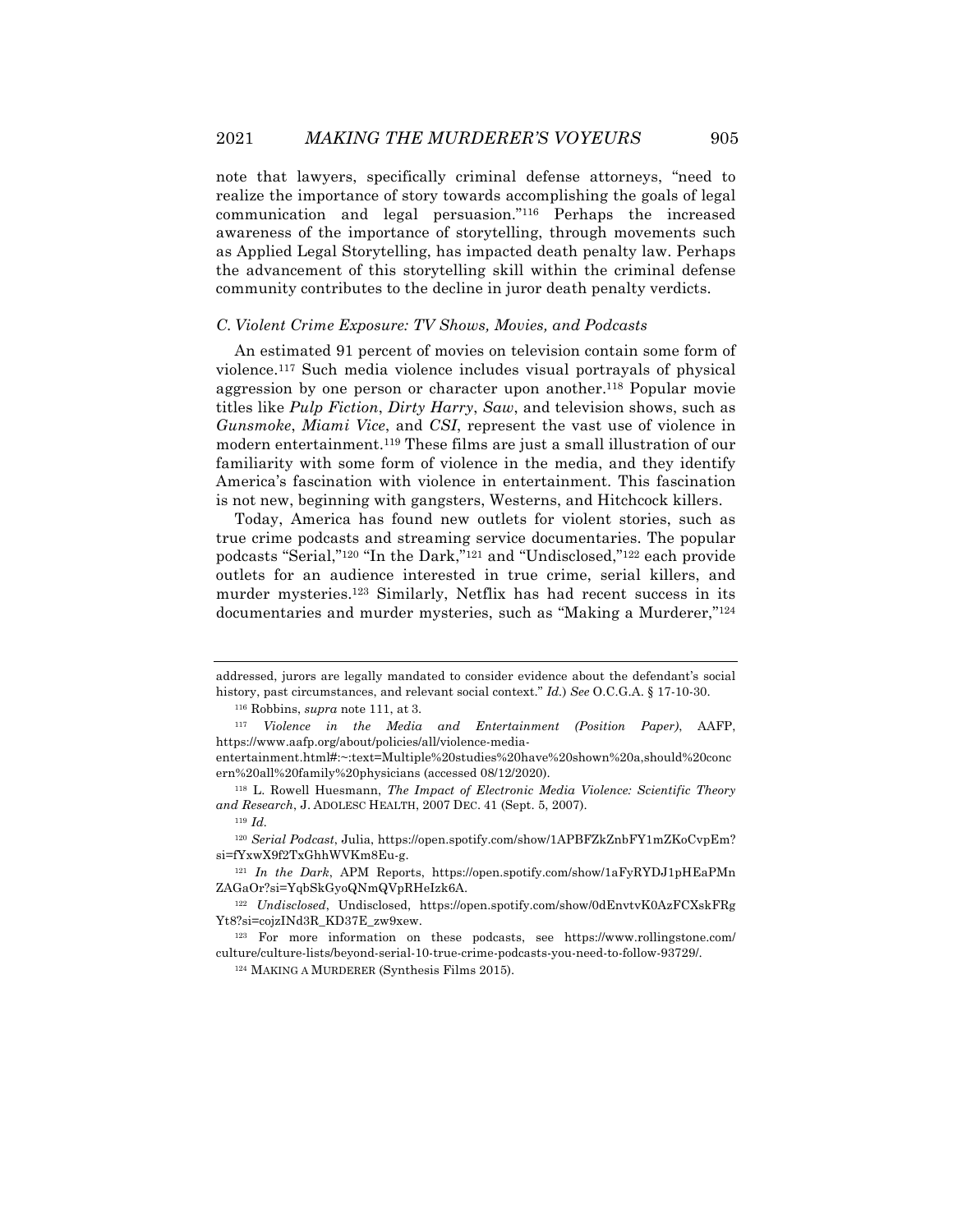"Conversations with a Killer: The Ted Bundy Tapes,"125 and "Extremely Wicked, Shockingly Evil and Vile."126 The tremendous popularity of these violent podcasts and shows is possibly the response to the triggering of a powerful emotive response of fear, as explained by criminology professor Scott Bonn. Bonn hypothesizes that just like horror films, violent crime media allows us to experience fear in a controlled environment.127 The American courtroom presents another such "controlled" environment. While in a courtroom, jurors are often faced with horrific acts and painful cases; however, at the close of the day, the jurors are allowed to return to their homes (unless sequestered) and are, generally speaking, safe from the physical effects of the crime. In this courtroom, jurors partake in their own, albeit less glamorous, version of the "courtroom drama," and after their service, they are allowed to return to their lives.

A juror's introduction to the true "true crime" story hardly begins with courtroom, as identified by the popularity of violent crime novels, films, and television shows. Numerous researchers, in studies cited by *Psychiatric Times*, *Science Daily*, and *The Telegraph: UK*, suggest that violent crime increases a viewer's propensity for violence. In fact, Naples Mayor Luigi de Magistris claims violent crimes "skyrocket" in the city whenever the TV series "Gomorrah"128 is shown.129 Whether Mayor Luigi de Magistris is correct in his assessment on the relation between violent shows and the city's crime rate, we must next ask in what way, if any, has our exposure to violent crime affected our views on the death penalty and, by extension, have the findings of jurors and judges been affected by this exposure?

In addition to violent crimes, death penalty appears both explicitly and implicitly in television shows, films, podcasts, and media. Even if a

<sup>125</sup> CONVERSATIONS WITH A KILLER: THE TED BUNDY TAPES (Elastic, Gigantic Studios, Outpost Digital, RadicalMedia 2019).

<sup>126</sup> EXTREMELY WICKED, SHOCKINGLY EVIL AND VILE (COTA Films, Voltage Pictures, Third Eye Motion Picture Company).

<sup>127</sup> Scott Bonn, *Why We Are Drawn to True Crime Shows*, TIME, https://time.com/4172673/true-crime-allure/ (last accessed December 12, 2020). *See Why are People Obsessed Watching True Crime Series*, THE INSIDE EDITION, https://www.insideedition.com/why-are-people-obsessed-watching-true-crime-series-50224 (accessed January 2, 2021).

<sup>128</sup> *Gomorrah* (Sky Atlanta television broadcast May 6, 2014–present).

<sup>129</sup> Gianluca Mezzofiore, *Gomorrah TV show causes immediate rise in violent crime claims Naples mayor*, CNN (May 7, 2019), https://www.cnn.com/2019/05/07/europe/naplesmayor-gomorrah-violent-crime-scli-

intl/index.html#:~:text=Mayor%20claims%20TV%20show%20'Gomorrah'%20causes%20i mmediate%20rises%20in%20violent%20crime&text=(CNN)%20Naples%20mayor%20Luig i%20de,TV%20series%20Gomorrah%20is%20shown.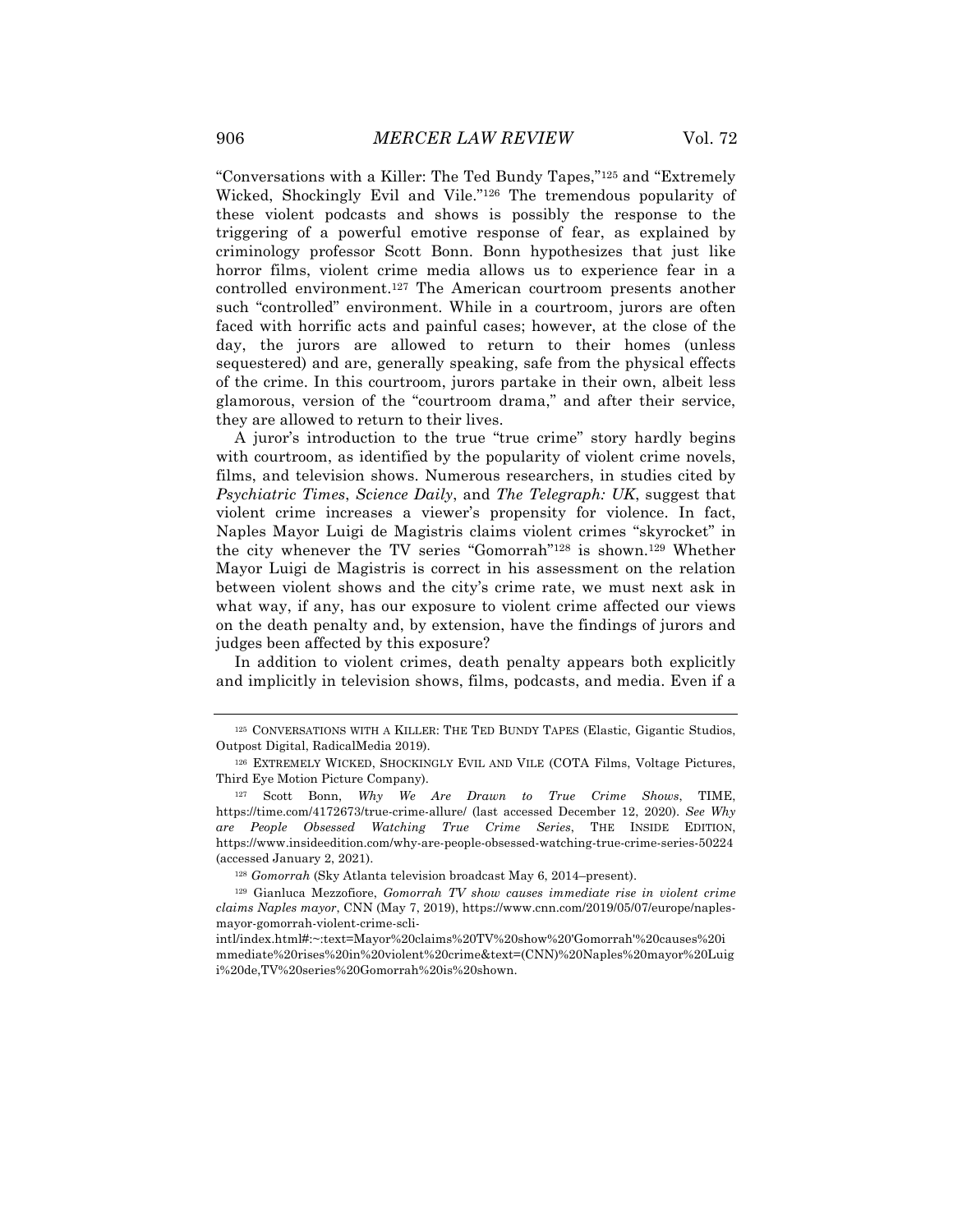juror never served on a capital crime case, or on any jury, a juror has already been exposed to the media's own version of the courtroom. A person's exposure to violent crime and courtroom dramas undoubtedly impacts his or her perception of crime and death penalty sentences. In his article examining the media's impact on the legal system, Craig Haney argues:

[t]he over-representation of homicide is problematic also because of the way that the death penalty—as the most forceful and definitive law enforcement response possible—is explicitly offered or implicitly suggested as the only appropriate way to address these worst possible crimes.130

#### **1. Humanizing a Serial Killer**

Media and entertainment genres seem to echo several fundamental strategies of the Legal Storytelling movement. Specifically, both rely upon talented narration and storytelling. However, for many programs and films, convicted murderers are portrayed as welcoming, educated, and even charming. The most obvious example is Ted Bundy. In both the documentary "Conversations with a Killer: The Ted Bundy Tapes," and the film "Extremely Wicked, Shockingly Evil and Vile," Ted Bundy is portrayed as handsome, appealing, and charming. While some of this portrayal serves to explain Bundy's success in brutally attacking his victims, it goes overboard in these productions. In the film, the actor's<sup>131</sup> "schoolboy" attitude, perceived innocence, and sweet demeanor are retained until the final scene of the movie, where we finally receive a glimpse of the truth of Bundy's crimes. Similarly, the documentary featuring various interviews of Ted Bundy portrays him as alluring and intelligent. This representation of Bundy was echoed during sentencing of Bundy's final Florida trial. Judge Edward Cowart, presiding judge at the Bundy trial, even remarked, "You're a bright young man. You'd have made a good lawyer and I would have loved to have you practice in front of me."132 Judge Cowart received severe scrutiny at the time of these comments, and the film productions, which included and highlighted this comment, only further shocked its audience. By glorifying and practically praising Bundy's intelligence and appeal, Judge Cowart and these films seem to encourage the audience to see

<sup>130</sup> Craig Haney, *Media Criminology and the Death Penalty*, 58 DEPAUL L. REV. 689, 727 (2009).

<sup>131</sup> Zac Efron pays the lead role of Ted Bundy in this film.

<sup>&</sup>lt;sup>132</sup> People have some STRONG opinions about the judge in Ted Bundy's trial after *watching the docu-series*, HER, https://www.her.ie/entertainment/people-strong-opinionsjudge-ted-bundys-trial-watching-docu-series-448994 (last accessed Sept. 29, 2020).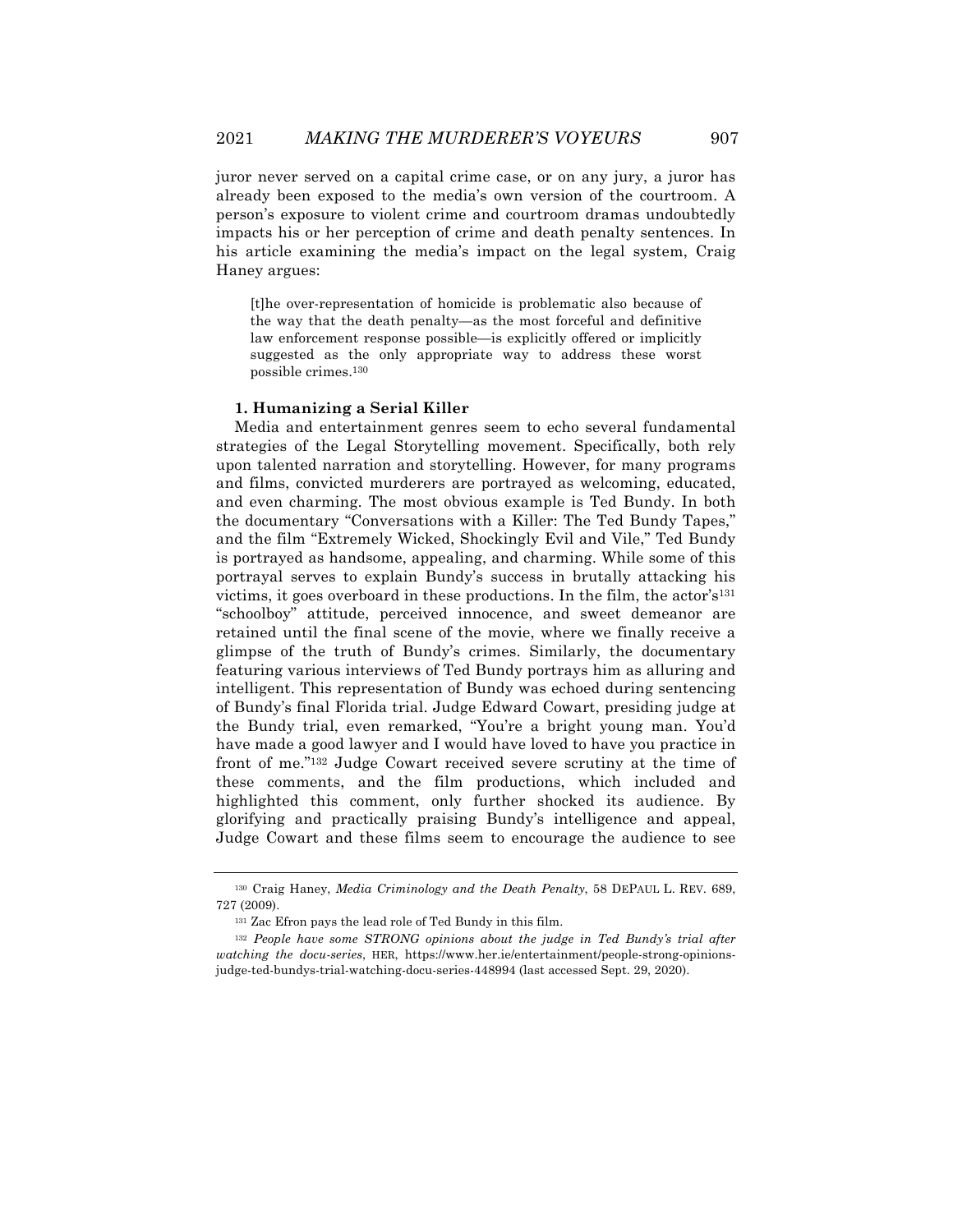the goodness of his character. Additionally, internet users have access to sources such as the article, "Who is the most handsome serial killer or mass shooter in history?"133 Names such as Jeffrey Dahmer, Ted Bundy, Paul Bernardo, and Rodney Alcala grace this list.

These films and internet resources show us the over humanization, and even borderline glorification, of such violent and merciless men and women. While the Legal Storytelling movement focuses on providing defendants with a fair and impartial opportunity to be seen as less monstrous, but film, media, and entertainment genres have arguably taken this too far. Furthermore, this "beautification" of the reputation of these murderers and rapists must make an impact on the average citizen's impression of real-life killers.

#### X. EFFECTS OF VIOLENT CRIME EXPOSURE ON DEATH PENALTY LAW

#### *A. Influence on Jurors*

"Citizen-jurors"134 must choose between life and death in a capital trial. While reaching a verdict, jurors must consider the imposition of a death penalty or a life sentence. *Ring v. Arizona*<sup>135</sup> outlined this responsibility: "[c]apital defendants, no less than noncapital defendants, we conclude, are entitled to a jury determination of any fact on which the legislature conditions an increase in their maximum punishment."136 This great burden is inherently met with a juror's opinions and biases. As such, capital punishment is driven by public opinion. Craig Haney supported this concept in his article, *Media Criminology and the Death Penalty*, "[i]n no other kind of criminal case [capital punishment] does the public's collective view of the nature of criminality—the upshot of their flawed criminological education—play so significant a role."137

This national debate among potential jurors is, as Haney argues, fueled by public opinion concerning the death penalty. A national poll, referred to as the "Gallup Poll," cited by Death Penalty Information Center, found that, as of May 2020, 54 percent of adults in America

<sup>133</sup> *Who is the most handsome serial killer or mass shooter in history*, QUORA https://www.quora.com/Who-is-the-most-handsome-serial-killer-or-mass-shooter-inhistory (last accessed Sept. 30, 2020).

<sup>134</sup> Haney, *supra* note 129, at 691.

<sup>135</sup> 536 U.S. 584 (2002).

<sup>136</sup> *Ring*, 536 U.S. at 589.

<sup>137</sup> Haney, *supra* note 110.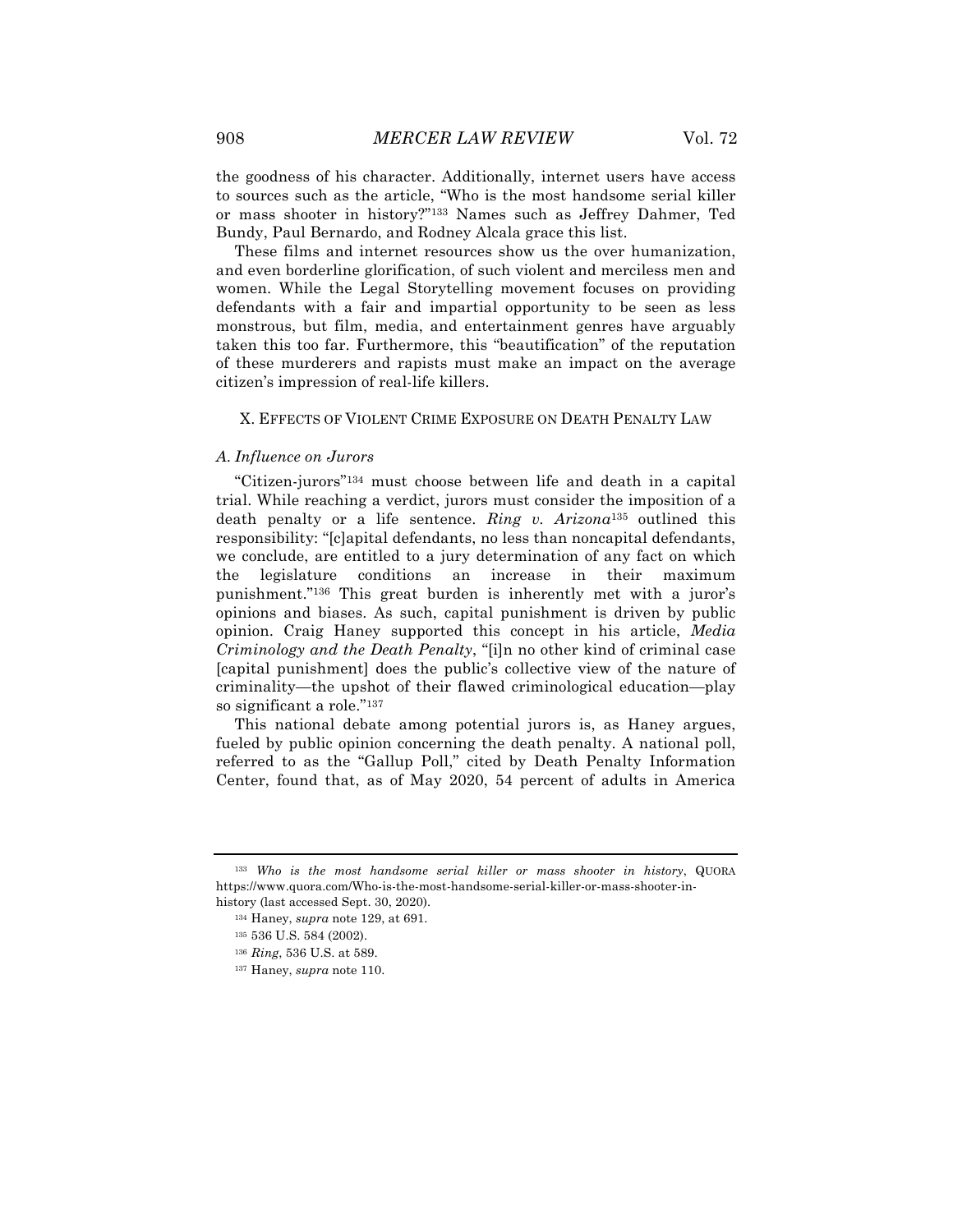consider the death penalty morally acceptable.138 This 54 percent represents a six-percentage point decline over the last year. This statistic also represents the lowest percentage point in the twenty-year history of the poll. For instance, in 2006, 71 percent of citizens polled found the death penalty morally acceptable.139 Based upon these statistics and the role given to jurors, public opinion significantly impacts the death penalty.

#### *B. Desensitization*

Having considered death penalty and violent crime statistics, violent crime motivations, and relevant case and statutory law, we may now turn to the effects of violent crime exposure on death penalty statistics. As mentioned above, social movements such as Black Lives Matter, and novels such as Just Mercy, certainly impacted the nation's understanding and opinion of the death penalty. However, perhaps some of the recent downward trend away from death penalty punishments could be attributed to desensitization. Dr. L. Rowell Huesmann suggests that repeated exposures to violent media leads to adaptation of certain natural emotional reactions.140 Huesmann identified this process as "desensitization."141 Through desensitization, an individual who has been repeatedly exposed to violent crimes develops a natural stoicism when faced with violence.142 The concept of "desensitization" is hypothetical; however, the statistics show that Americans are more exposed to violence than ever, and death penalty sentences, even in regions which are historically noted as high in death penalty impositions, are down.143

In addition to desensitization to violence, the American public has grown desensitized to violence and crime through media, such as

<sup>141</sup> *Id.*

<sup>142</sup> Dr. Huesmann's Article relied on statistical evidence, as well as earlier metaanalyses and studies, in arriving at his conclusion.

<sup>138</sup> *National Polls: The Evolution of Public Opinion on Capital Punishment*, DEATH PENALTY INFORMATION CENTER, https://deathpenaltyinfo.org/facts-and-research/publicopinion-polls/national-polls-and-studies (last accessed Sept. 9, 2020).

<sup>139</sup> *Id.*

<sup>140</sup> *See* L. Rowell Huesmann, *The Impact of Electronic Media Violence: Scientific Theory and Research*, J. ADOLESC HEALTH, 2007 DEC. 41 (Sept. 5, 2007). Doctor Huesmann is a professor of Communication Studies and Psychology at the University of Michigan and is director of the Research Center for Group Dynamics with the University of Michigan's Institute for Social Research.

<sup>143</sup> *See A History of the Death Penalty in Georgia: Executions by Year 1924–2014*, STATE OF GEORGIA DEPARTMENT OF CORRECTIONS: OFFICE OF PLANNING AND ANALYSIS, Jan. 2015.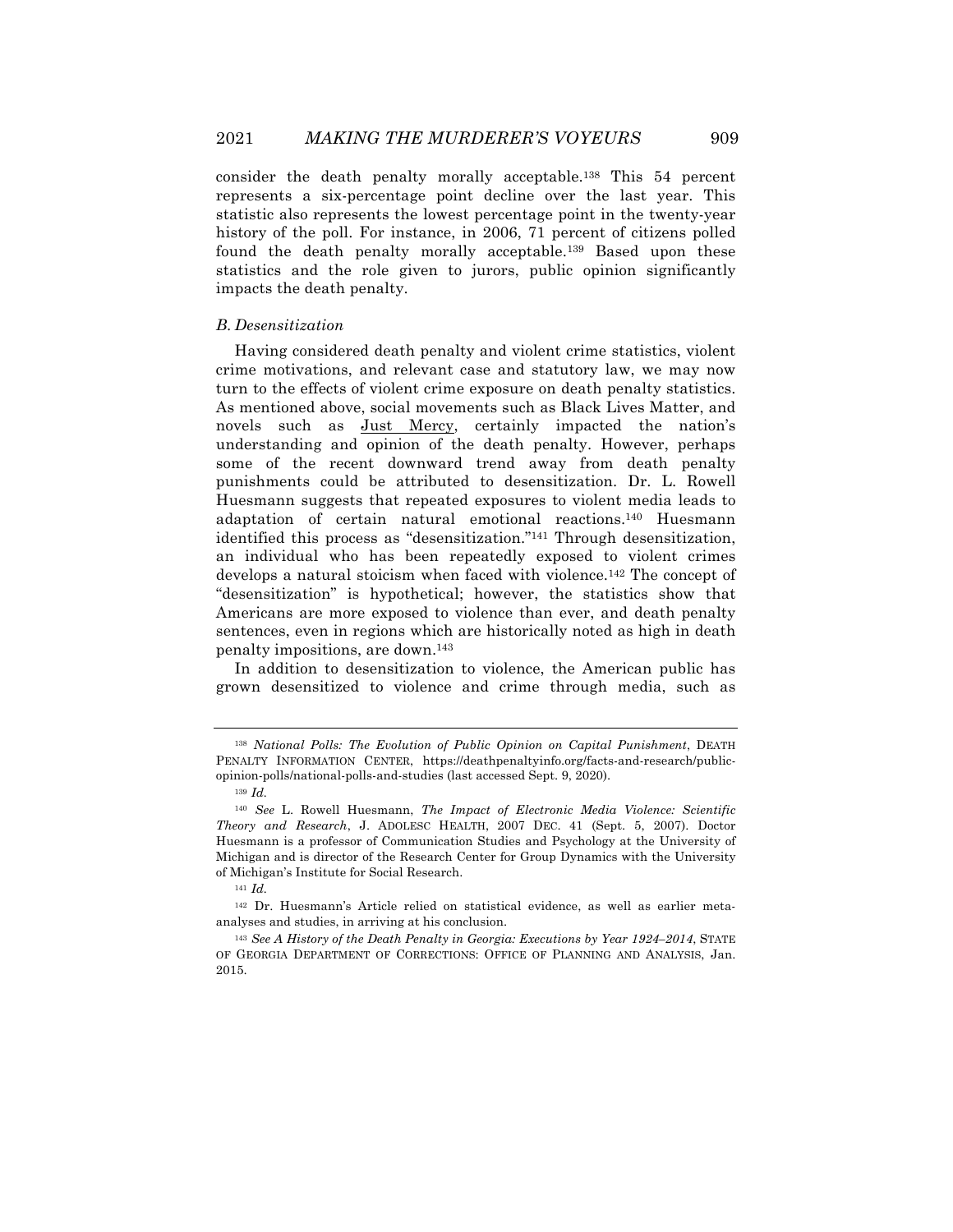memes. Memes are one of the most popularized and widespread ways of expressing opinions, providing comic relief, and commenting on social contexts. Many memes, while couched in humor, even identify social issues prevalent in American society. The following are common examples of serial killer "comedy":

(1) "When serial Killer Rodney Alcala was on trial in 2010, he chose to act as his own attorney. He interrogated himself on the witness stand for five hours, asking questions in a deep voice and then answering them in his normal voice. [Why?] 'Because I'm batman.'"144

(2) "Serial killer: 'Played video games when he was 8' Media: 'What a juicy coincidence."<sup>145</sup>

(3) "What if Bob Ross was a serial killer and his paintings are of locations where he hid bodies"146

(4) "'Hey Jeff… Got any shampoo?' 'Nope, [Ted] just head and shoulders.'"147

These memes barely scratch the surface of serial killer jokes available on the web; however, these examples represent the humor, albeit distasteful, and entertainment that many Americans found in death and violent crime. Through these memes, the audience makes light of the victims, the crimes, and the criminal process, and purposefully ignores the "aftermath" of violent crime. This media presents another example of America's fascination with, and even occasional lighthearted view of, violent crimes. This interest is likely here to stay. It is unlikely that viewers will suddenly lose interest in violent crime entertainment, considering the decades-old prevalence of violence in films and novels. However, what is missing from these conversations, is where American opinion will go from here.

#### XI. DEATH PENALTY LAW: MOVING FORWARD

As we see, Death Penalty Law, regardless of personal beliefs on the issue, is an issue subject to many variables, such as the following: (1) it is subject to economic restraints; (2) it is subject to the political context,

<sup>144</sup> *Serial Killer Memes*, FILM DAILY.CO, https://filmdaily.co/news/serial-killer-memes/ (last accessed Sept. 10, 2020).

<sup>145</sup> *Id.*

<sup>146</sup> *Id.*

<sup>147</sup> *Serial Killer Funnies*, Pinterest.com, https://www.pinterest.com/sclaro/serial-killerfunnies/ (accessed Sept. 11, 2020).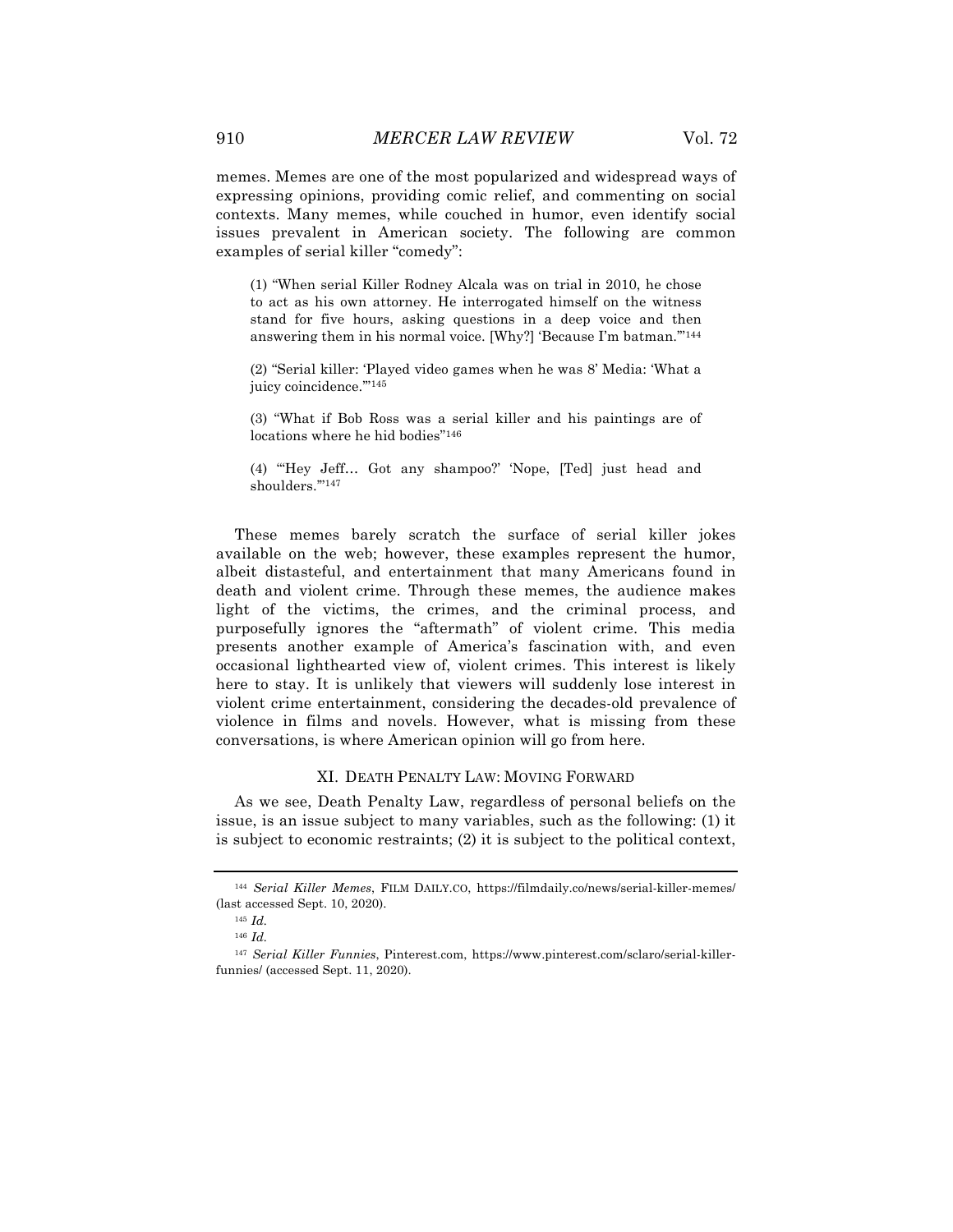as well as any social movements at work on a state or national platform; (3) it is subject to the present public opinion surrounding the criminal justice system and death sentences; (4) it is subject to personal biases, evidenced by countless early death sentences imposed on the basis of race;<sup>148</sup> (5) it is subject to the particular district attorney, as well as any influences affecting that attorney's opinions, at the time the case is prepared; and (6) it is subject to the influences at work upon jurors, as well as any individual biases—whether religious, political, or moral.

In fact, as the Court noted in *Gregg*, the review of a death sentence, with consideration to the protection afforded by the Eighth amendment, requires that a court "look to objective indicia that reflect the public attitude toward a given sanction."149 Here, the Court recognized the clear link between public attitude toward a judicial sentence and death penalty law. Statistical evidence and caselaw proves that, currently, popular opinion for the death penalty is down. This recent reduction in capital punishment sentences may not only be attributed to the above influential factors, but also due to the aforementioned factors, including recent social awareness and movements, ethical implications of capital punishment, stricter sentencing requirements, and desensitization.

Georgia's treatment of the death penalty appears to be following the trend of further limiting the original requirements for a death sentence. The above caselaw and statutory law shows us that Georgia began refining its death penalty treatment many years ago, as evident in *Gregg* and *Furman*, and has continued to refine its process since. For example, in *Davenport v. State*,150 the Georgia Supreme Court recently adjusted its customary practice related to murder appeals not involving the death sentence. Prior to *Davenport*, in murder appeals not involving death sentences, the Georgia Supreme Court would determine sua sponte whether sufficient evidence supported all of a defendant's convictions.151 In *Davenport*, the court noted that it would continue to conduct a sufficiency analysis for all murder convictions but will not perform sua sponte sufficiency review of murder appeals not involving death sentences.152 This shift does not directly affect death penalty

<sup>148</sup> Notably, Georgia's re-write of its death sentence statutes was a direct result of the Court's intention and instruction in *Furman v. Georgia*, to prevent future bias, most commonly racially-motivated biases.

<sup>149</sup> *Gregg*, 428 U.S. at 153 (quoting Chief Justice Warren in Trop v. Dulles, 356 U.S. 86, 101 (1958)).

<sup>150</sup> 309 Ga. 385, 846 S.E.2d 83 (2020).

<sup>151</sup> *Id.*

<sup>152</sup> *Id.* at 92. *See* Barton-Smith v. State, 309 Ga. 799, 848 S.E.2d 384 (2020).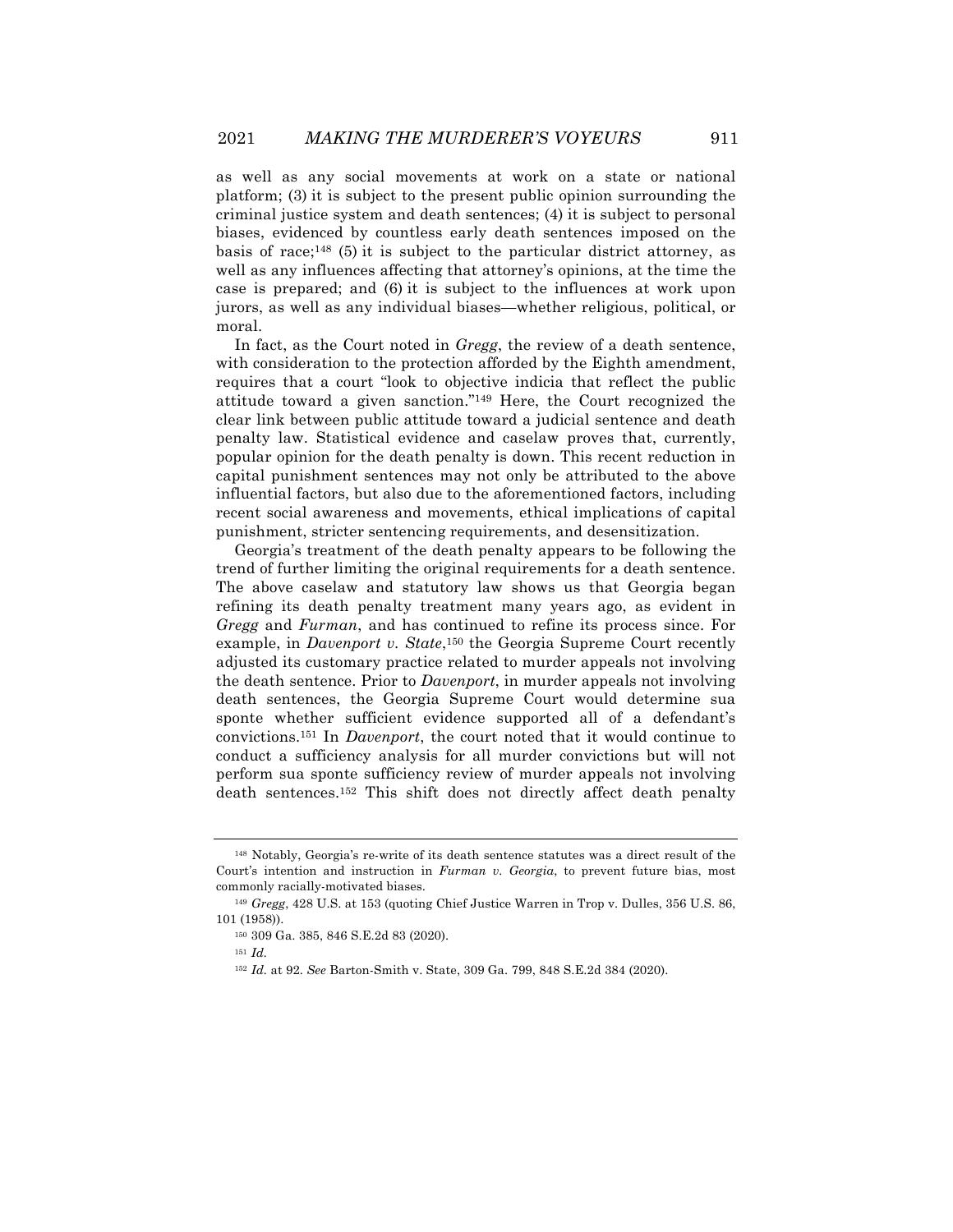cases, however, *Davenport* shows the recent adjustment to Georgia's historic treatment of non-death penalty cases. Since the treatment of murder cases is on the move, perhaps the shift away from voluntary review of non-death penalty cases primed the Georgia Supreme Court for change to death penalty cases.

#### XII.CONCLUSION

Where death penalty law goes next is uncertain. Where we, as a society, go next in our treatment and fascination with violent crimes is uncertain. However, there are indicators present that provide answers to these questions and suggest that death sentences will continue on the downward trend.

First, Georgia statutory and case law show us that Georgia has significantly narrowed its application and implementation of death sentences. Specifically, statutes such as O.C.G.A. § 17-10-30 serve as a reminder that death sentences may not be imposed unless very specific factors or circumstances are found. Similarly, in both *Furman v. Georgia* and *Gregg v. Georgia*, the Supreme Court of the United States reminded lawmakers of a state supreme court's duty to scrutinize each death sentence, and the Court's ability to overturn or uphold the state's relevant statutes. Moreover, this Court twice informed the Georgia Supreme Court that, unless it concluded (1) the sentence was influenced by no passion, prejudice, or arbitrary factor; (2) the evidence supported the finding of a statutory aggravating circumstance; and (3) the death sentence was neither excessive nor disproportionate, no death sentence could be imposed. *Furman* and *Gregg* reminded Georgia and the nation that the Supreme Court was watching, and when the state supreme courts failed in these duties, the effect was the removal of the state's death sentence provisions.

Second, it is clear from the statistical evidence and caselaw that popular opinion for the death penalty is at an historic low. Georgians, whether that be Georgia jurors and/or Georgia prosecutors, no longer seem as ardent for death sentences. For the first time since the reinstitution of the death penalty, Georgia had gone over five years without imposing a new death sentence.<sup>153</sup>

Finally, it is clear from statistics, research, and articles, that the average American citizen is heavily exposed to violent crime prior to any real role as a courtroom juror. Regardless of whether this exposure is presented via podcasts, films, novels, television shows, or media,

<sup>153</sup> *See A History of the Death Penalty in Georgia: Executions by Year 1924–2014*, STATE OF GEORGIA DEPARTMENT OF CORRECTIONS: OFFICE OF PLANNING AND ANALYSIS, Jan. 2015.